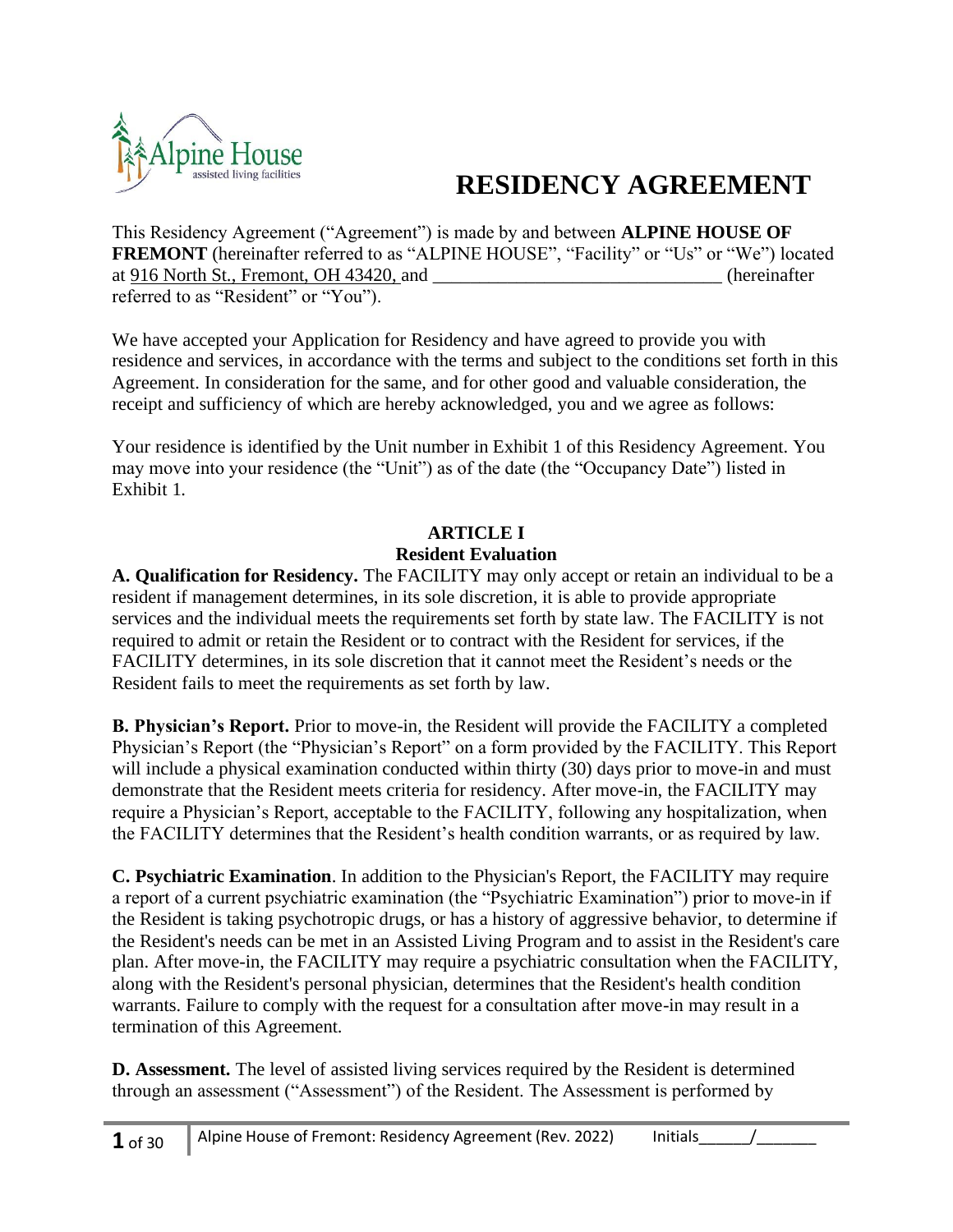designated team member/s and includes an evaluation of each Resident's specific needs. It covers areas such as: mobility, skin care, eating habits, oral hygiene, continence, cognitive behavior, and medication. This Assessment, along with the Physician's Report, provides the basis for identifying the Resident's Service Level.

The Assessment is performed when the Resident desires to move into the FACILITY, and is performed again (i) when additional assisted living services may be needed, (ii) upon the Resident's change in condition or (iii) upon a Resident's return from the hospital or other care facility. The Resident, his/her family, and any Responsible Party named in this Agreement will be informed of changes in the Resident's condition and any additional assisted living services needed, and are encouraged to participate in the review, assessment, and care plan process.

**E. Resident Service Plan.** A Service Plan will be developed based on the Physician's Report, the Psychiatric Examination (if applicable) and the Assessment. The Resident's service plan will be developed with the Resident and/or any individual the Resident designates, including any Responsible Party. The service plan will outline the services the Resident is to receive.

**F. Change in Resident's Condition.** If the Resident's condition changes so that the previously assessed level of services is no longer appropriate, the FACILITY will reevaluate the Resident's needs to determine which level of service is appropriate and notify the Resident/Responsible Party of such reevaluation. The rate charged will vary according to the level of service provided. Should the Resident wish to decrease the services received, prior approval from the FACILITY is required. Changes in services provided will be reflected in a revised service plan.

**G. Notification of Third Parties.** In the event that the Resident requires emergency services or experiences a significant change in condition, the FACILITY will attempt to contact the Responsible Party or other individual designated by the Resident, immediately. The Resident is responsible for ensuring that the FACILITY has current telephone numbers for the individuals to be notified.

#### **ARTICLE II Responsibilities and Representations of the Resident**

**A.** The Resident will use the Unit only for residential dwelling purposes.

**B.** Smoking is not allowed in any Resident Unit. Smoking is only allowed in designated "Smoking Areas." Whether to designate any Smoking Areas is within the sole discretion of the FACILITY. The FACILITY may require residents to be supervised when smoking.

**C.** A live-in companion is considered an additional person living in the Unit and is required to pay the Base Fees associated with the Resident's Unit.

**D.** Resident agrees to maintain the Unit in a clean, sanitary and orderly condition. Resident will reimburse the FACILITY for the repair or replacement of furnishings and fixtures in the Unit beyond normal wear and tear. In addition, Resident will reimburse the FACILITY for loss or damage to real or personal property of the FACILITY caused by pets or the negligence or willful misconduct of the Resident or the Resident's agents, guests, or invitees.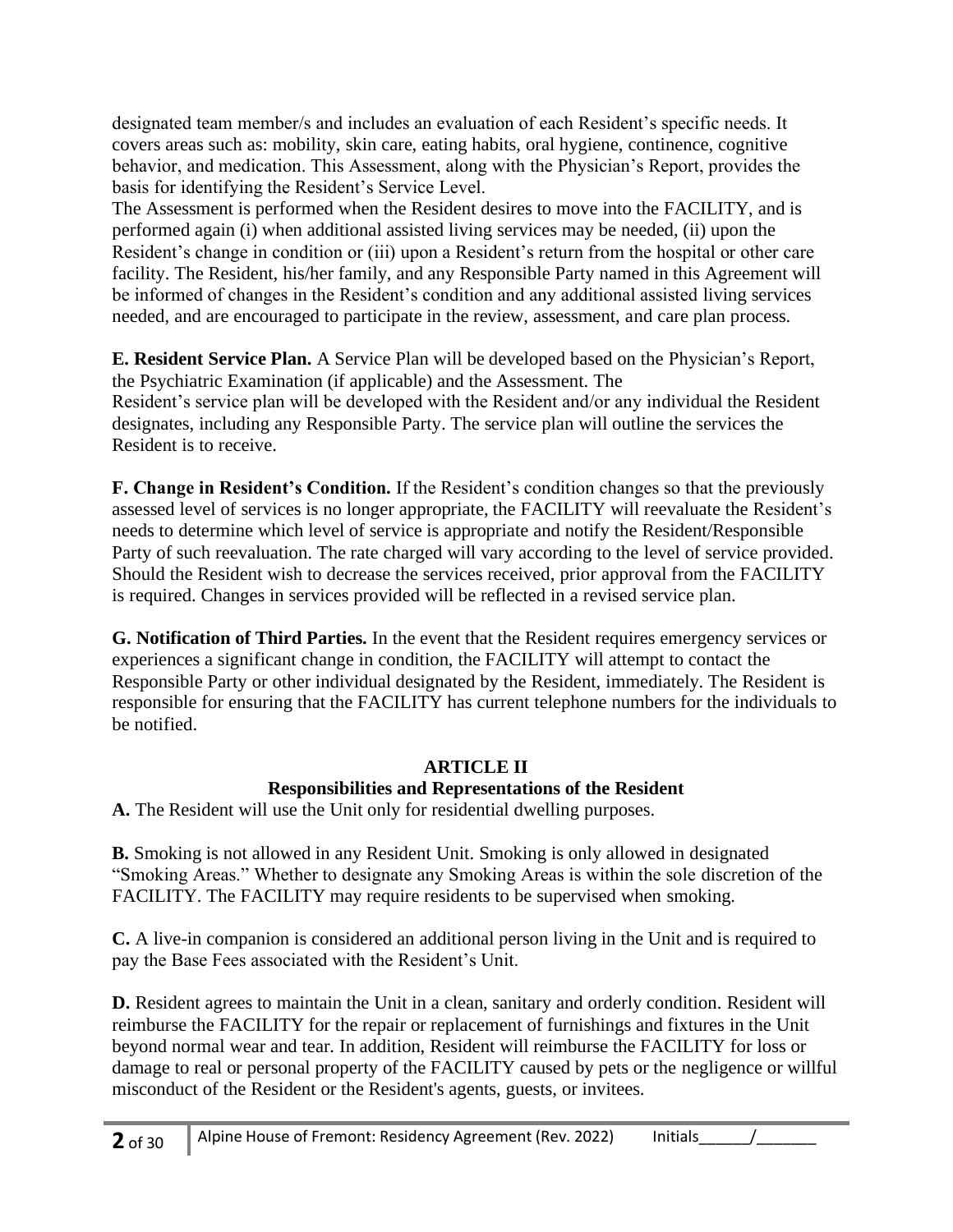**E.** Any damage to carpeting in the Resident's Unit, other than normal wear and tear, including stains and/or odors due to incontinence or pets, will result in the carpet being professionally cleaned, repaired or replaced by the FACILITY. The FACILITY will have the right to determine whether the carpet needs to be repaired, cleaned, or replaced. The Resident shall be responsible for the cost of the repairing, cleaning, or replacing the carpet.

**F.** The Resident will not alter or improve the Unit without the prior written consent of the FACILITY. Upon the termination of this Residency Agreement, the Resident will be required to return the Unit to the original condition at his/her own expense prior to the expiration of any applicable notice periods.

**G.** The Resident will notify the FACILITY promptly of any defects in the Unit, common areas or in the FACILITY's equipment, appliances, or fixtures.

**H.** FACILITY employees or agents may enter the Unit at any reasonable time in order to provide services to the Resident, to perform building inspection and maintenance functions, to show the Unit to prospective residents, with the Resident's permission, and otherwise to carry out the FACILITY's obligations under this Residency Agreement. Resident shall allow entry into the Unit at any time to the FACILITY's employees or agents when they are responding to the medical alert system, fire alert system or other emergency. FACILITY personnel will respect the Resident's privacy and make their presence known (except in an emergency) when entering the Unit and will schedule the entry in advance whenever possible.

**I.** The Resident will vacate the Unit at the termination of this Agreement, remove all of the Resident's property, and deliver possession of the Unit and any furniture, equipment, appliances, and fixtures supplied by the FACILITY, to the FACILITY in good condition, ordinary wear and tear excepted. The Resident will pay the cost of removing and storing any property of the Resident remaining in the Unit after the termination of this Residency Agreement.

**J.** The Resident will comply with all guidelines established by the FACILITY regarding resident conduct in the FACILITY (the "FACILITY Guidelines"), which shall be deemed incorporated herein. The FACILITY Guidelines may be amended from time to time as the FACILITY determines to be appropriate.

**K.** Residents are not allowed to keep any pets.

**L.** If at any time the Resident wishes to use a motorized vehicle he/she must execute a Motorized Vehicle Addendum available upon request.

**M.** The Resident agrees to maintain his/her own personal physician.

**N.** The Resident and Responsible Party understand and agree that the Administrator or designee may restrict an individual's visitation rights or bar an individual from entering the FACILITY if it is determined that the individual is disrupting the care of the Resident, the care of other residents or if the presence of the individual has a negative effect on a resident's physical or psychosocial wellbeing.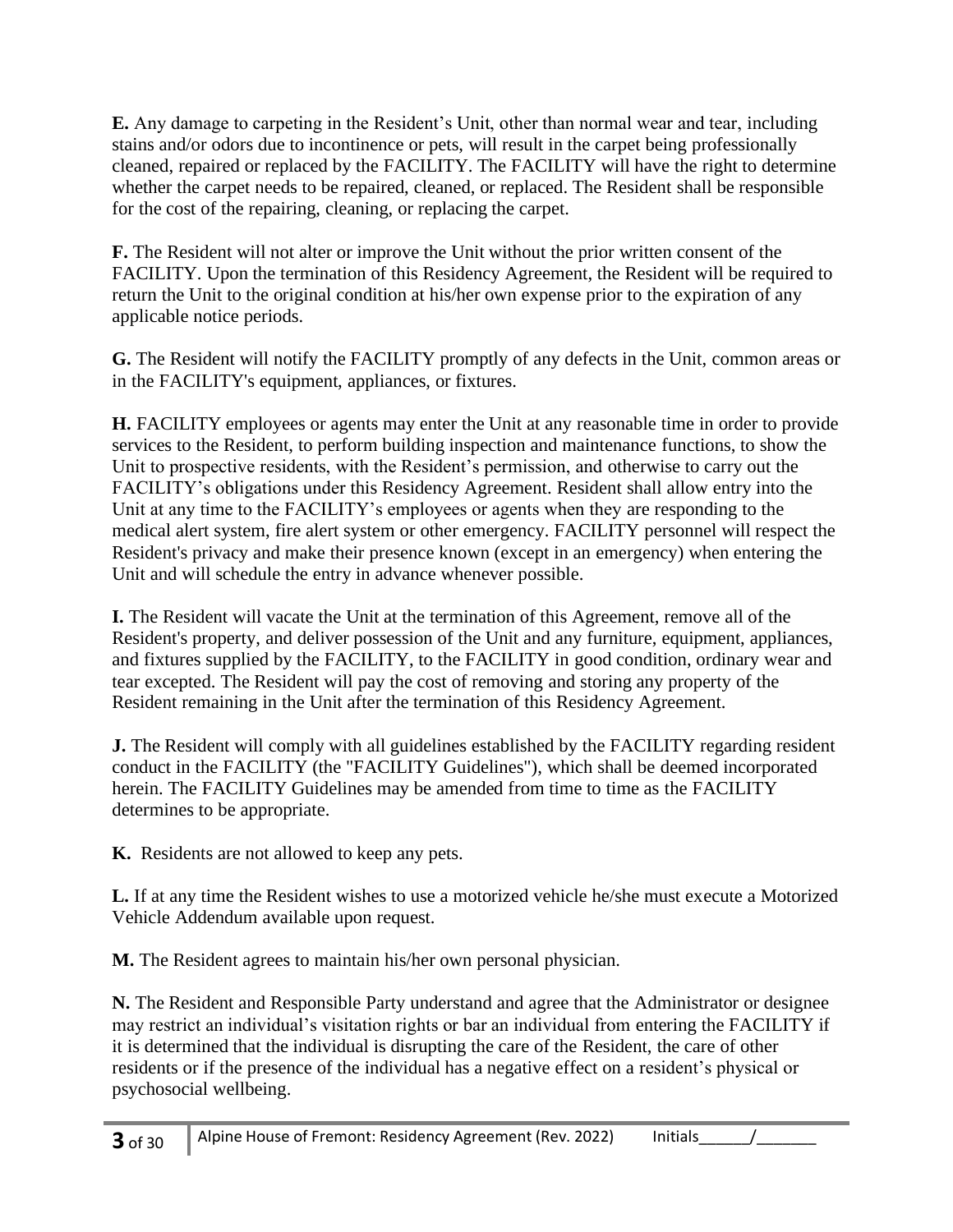**O. Medical Information and Updates.** The Resident agrees to provide the FACILITY with medical and emergency information as we request, and to inform us of any changes in the same. This information includes, but is not limited to: the name, address and phone number of your treating physician, health care providers, emergency contacts, guardian or power of attorney, current medications, insurance information and hospital preference. The Resident also agrees to sign medical releases for us to obtain information from your physicians and health care providers, as we deem necessary to determine the services you need, to monitor your health status, and/or to perform any of our duties, responsibilities or obligations under this Agreement.

The Resident's signature on this Agreement authorizes the FACILITY to release the Resident's medical information to his/ her physicians or other health care providers, to his/ her Case Manager, to his/ her designated family member(s), if any, to any ambulance company or emergency unit providing transport services to the Resident, to any facility in which he/ she is transferred, and/or to any other person or entity as required by law.

**P. Furnishings.** The Resident Unit includes the following items listed that will remain the property of the FACILITY at all times:

| i. One mini-refrigerator ii. One microwave |   | iii. One wardrobe closet |
|--------------------------------------------|---|--------------------------|
| 1V                                         |   |                          |
| V11                                        | . |                          |

The Resident is expected to provide his/ her own clothing, personal effects, personal property, furniture and other items at his/ her own expense, as needed or desired, subject to the restrictions outlined in the Resident Handbook and, if applicable to the Resident, as required under the Waiver Program. Furnishings may also be obtained from the facility, please see *Exhibit-2* for more details. Some residents participating in the Waiver Program may be eligible for community transition service to obtain needed furniture and household items to make their unit functional and personal.

**Q. Personal Property**. The Resident will provide a list of all personal property owned by the Resident in the FACILITY. The Resident will be responsible to provide an updated list to the FACILITY notifying any changes in the list. FACILITY is not responsible, inside or outside the Resident Unit, for any theft, loss or damage to any personal property which is owned by the Resident, his/ her family, friends, and visitors/guests or outside service providers, unless such theft or damage is caused by a FACILITY employee. In that event, the resident must submit a written claim for the theft or damage to the main office and after confirmation of the same, the resident will be reimbursed for the replacement value of the personal property. In order to protect their personal property, Residents are required keep their Units (and cars, if applicable) locked at all times.

**R. Self- Administered Medications.** A resident if fully capable of self-administering his/ her own medications is allowed to store medications in his/ her Unit. The Resident must ensure that his/ her medications are not accessible at any time to any other resident.

#### **ARTICLE III Financial Arrangements**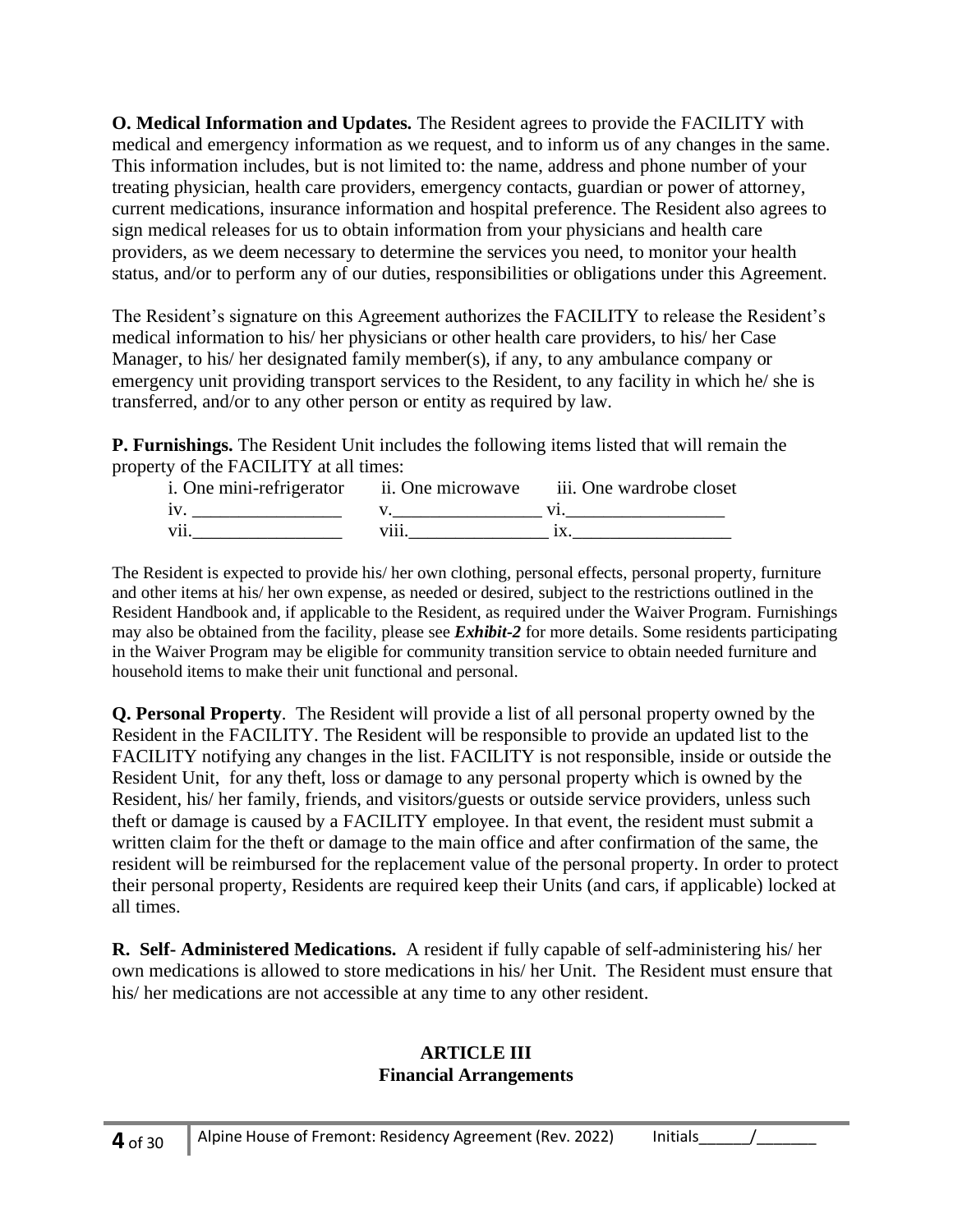**A. Fees.** The Resident will pay to the FACILITY the fees indicated on Exhibit 1 for the unit and level of service, and any additional services provided to the Resident as per rates indicated on Exhibit 2. Residents participating in the Ohio Assisted Living Medicaid Waiver ("Waiver Program") are not responsible for service level fees. If you are enrolled under the Waiver Program, the program is responsible for the service level fees, as determined by the tier assignment and authorized by your Waiver Program Case Manager ("Case Manager").

**B. Move-in Fee.** The Resident will pay to the FACILITY a non-refundable one-time Move-in Fee (the "Move-in Fee") in an amount indicated on Exhibit 2, subject to the provisions of this Article III.B. The Move-in Fee covers administrative costs associated with the Resident's movein: the cost of performing the Resident's comprehensive service level assessment including nursing, physician, pharmacy and social/activity evaluations: and preparation of the Resident's individualized service plan. In addition, the Move-in Fee covers expenses associated with the upkeep and maintenance of the FACILITY's common areas and refurbishment of the Unit when the Resident vacates it upon termination of the Residency Agreement.

**C. Special Assessments.** The FACILITY reserves the right to assess charges for special circumstances outside the FACILITY's control, such as sharp increases in costs of utilities or other necessary expenses. The FACILITY shall provide the Resident at least thirty (30) days' written notice (or such additional days' notice as may be required by law) prior to the imposition of such special assessments.

**D. Payment Schedule.** Prior to or on the Occupancy Date, the Resident shall pay the FACILITY for the first month prorated based upon the date of occupancy (as given on Exhibit 1) and a onetime Move-in Fee (as listed on Exhibit 2). Thereafter, the resident will be responsible to make payments in full for the living unit and service level (as given on Exhibit 1) on or before the first day of the calendar month for each month of residency in advance based upon the daily rate multiplied by the number of days of the particular month. Fees for Additional/ Optional Services will be invoiced to Residents and will be due for payment in full in net 30 days.

**E. Late Payment Charge**. If the Resident's account is not paid in full (Unit and Service Level Fees) by the first of the month, or in net 30 days for the Fees for Additional/ Optional Services, a late payment charge will be assessed on the outstanding balance of one and one-quarter percent (1¼%) per month until paid. This periodic rate is equivalent to an annual percentage rate of fifteen percent (15%). The Resident will pay all costs and expenses, including reasonable attorneys' fees and court costs, incurred by the FACILITY in collecting amounts past due under this Residency Agreement.

**F. Increases in Fees and Charges**. Annual increases in the Resident's then current Fees will be implemented on January 1st of each year. Notice of any increase in the "Base Fee" (Unit Fees) listed in Exhibit 1, or the " Fees for Additional/ Optional Services" listed in Exhibit 2, will be provided to the Resident in writing thirty (30) days prior to the effective date of the increase. The Resident will pay all applicable new or increased fees and charges, unless the Resident terminates this Residency Agreement in accordance with Article IV of this Residency Agreement, effective prior to the effective date of the fee or charge increase. If the FACILITY agrees at the request of the Resident to provide additional services, or optional services/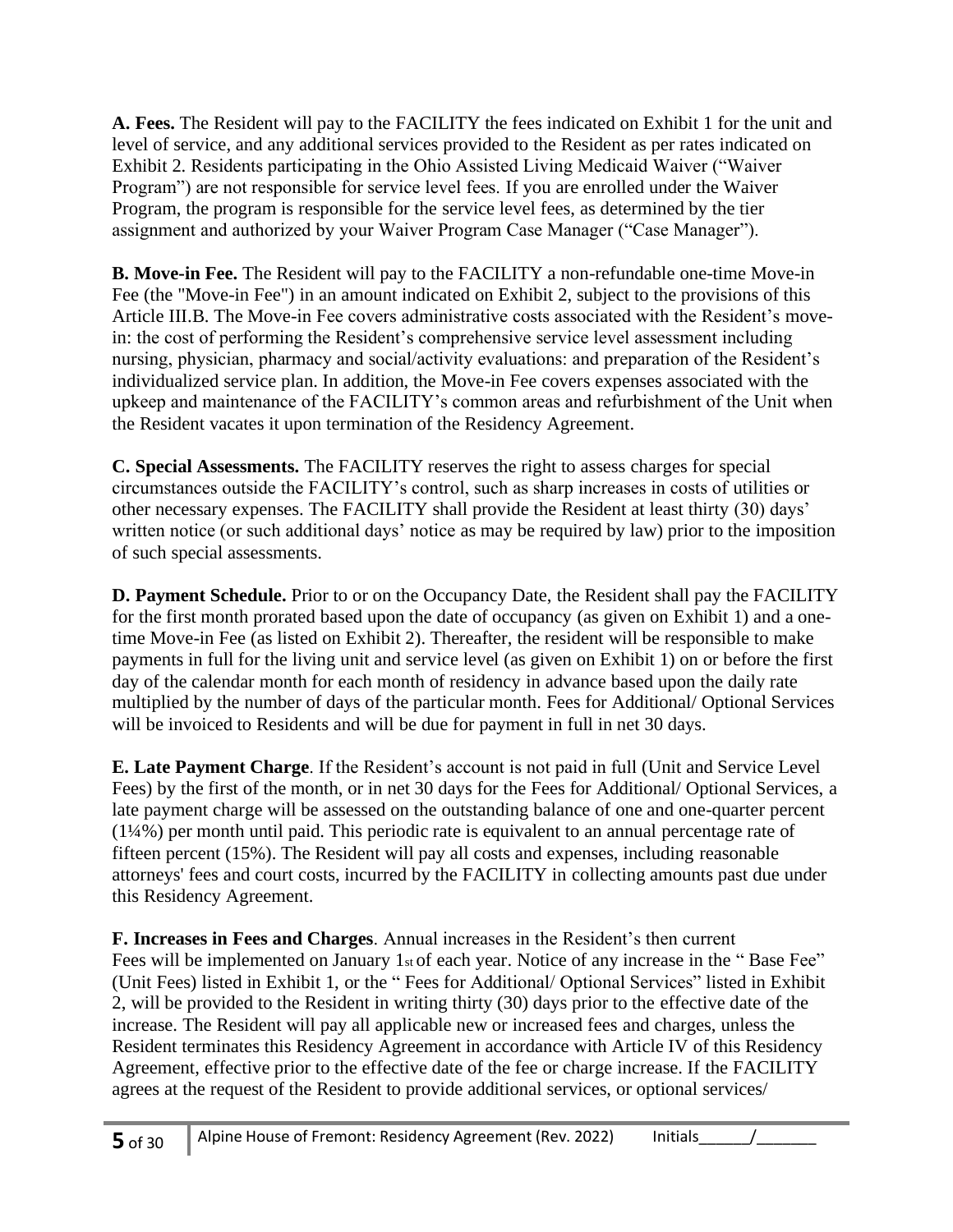amenities as given under Exhibit 2, or if the Resident has a change in functional/ medical status, also requiring additional services and a change in the level of care, no advance notice requirement will apply to any fees or charges relating to such services. **The Resident shall be responsible for the cost of the additional services due a change in the level of care, i.e., the "Service Level Fee" (Exhibit 1), and/ or for any "Fees for Additional/ Optional Services" when he/she begins receiving such services (Exhibit 2).** Items/ services covered by the "Service Level Fee" are explained in Exhibit 1B.

**G. Fees during Resident Absence.** During an absence from the FACILITY, the Resident is responsible for payment of the Base Fee and all Service Level Fees through the third day of full absence (starting following the day of partial stay). Beginning with the fourth day of absence, the Resident will not be responsible for service level fees above the Base Unit Rate.

Residents participating in the Waiver Program are not responsible for service level fees.

**H. Unit Hold.** The payment of the Base Fee and Service Level Fees as applicable and explained under (G.) of this article, reserves the unit during the Resident's temporary absence from the facility. During an absence from the FACILITY, the Resident's Unit will be held for the Resident provided that, upon return, the Resident continues to meet the FACILITY's admission criteria and all fees and charges incurred by the Resident have been paid.

**I. Double Occupancy.** Double occupancy of the unit is permitted only at your request in accordance with the parameters established by the Ohio Department of Health and the Waiver Program, if applicable. If two individuals are parties to this Agreement, a second person occupancy fee, as listed in Exhibit 1A, shall be applied. Both residents shall be jointly and severally liable for all fees and charges incurred by each Resident. When two persons are parties to this Residency Agreement, and when one such person permanently vacates the Unit, the remaining resident shall have the option of:

- Retaining the same Unit, with the understanding that a prospective resident may select that Unit for double occupancy; or
- Retaining the same Unit and paying the fee applicable to private occupancy; or
- Relocating to a single occupancy Unit, if available.

**J. Resident Overpayment.** If a Resident has a qualified absence as given under (G.) of this Article resulting in an overpayment of his/ her Service Level fees paid in advance for the month, the amount shall be applied to the monthly fees (Base Fee and/ or Service Level Fees) for the following month. If the overpayment resulted due to the Resident's death or discharge from the FACILITY, the applicable overpayment shall be refunded within 30 days from the date of the Resident's death, transfer or discharge.

**K. Refund upon Closing.** In the event the FACILITY ceases to operate, the Resident will be entitled to a pro rata refund of any prepaid amounts for services covering the period after the building has closed.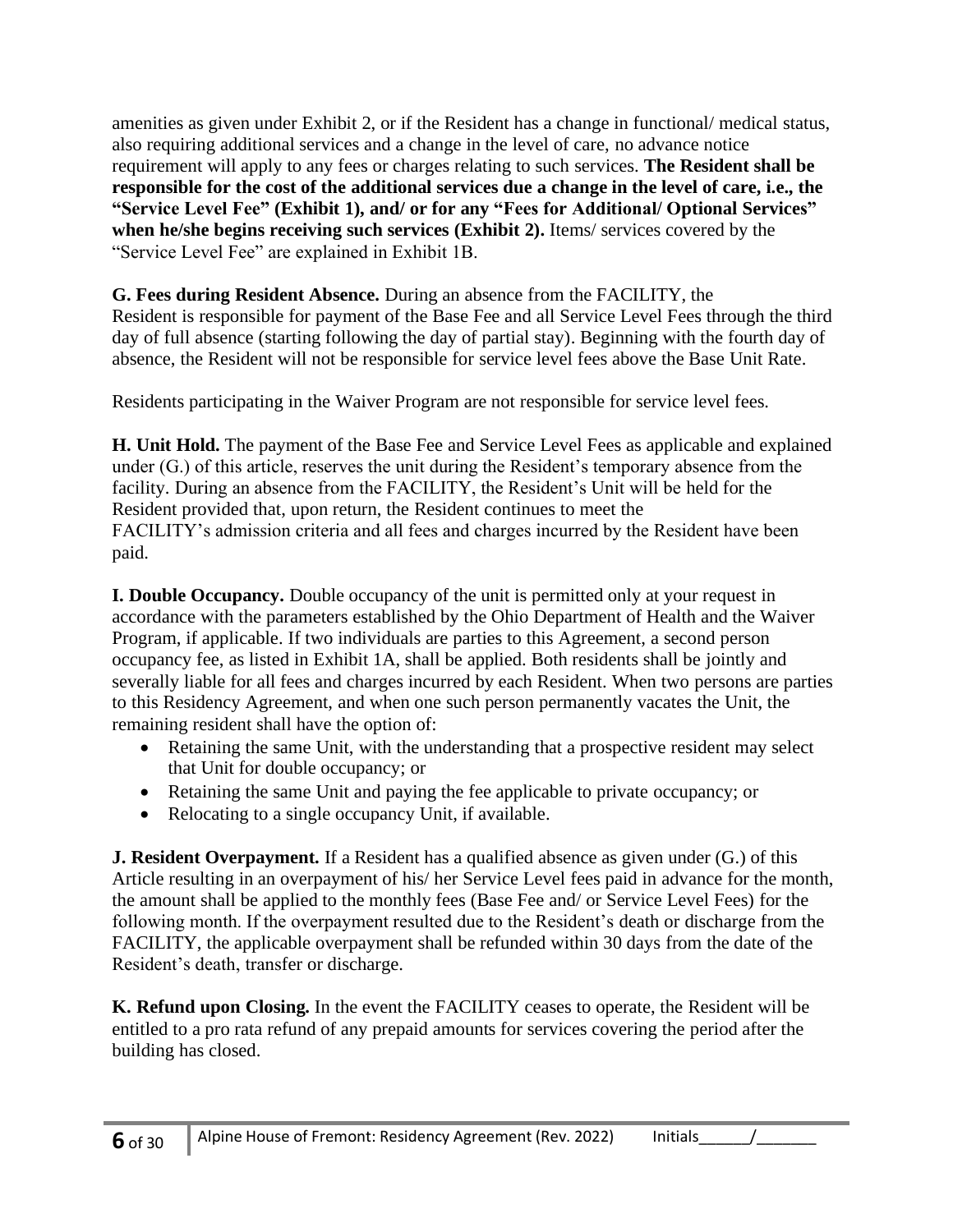**L. Utilities.** All utilities, except for in-room telephone, internet and cable television services, are included in the Resident's Monthly Fees (Exhibit 1). The Resident is solely responsible for contracting and paying for in-room telephone, internet and cable TV services (and all related costs and expenses) directly through telephone and cable providers of your choice. The FACILITY is not responsible for any interruptions of any kind or nature of any of the utility services or any damages resulting there from including, but not limited to, interruptions or damages caused by the utility providers or by an act of God.

#### **ARTICLE IV Term, Transfer and Termination**

**A. Term of Residency Agreement.** This Residency Agreement shall commence on the date set forth on the first page of this Agreement ("Effective Date") and will continue on a month-tomonth basis, unless the Residency Agreement is terminated as provided herein.

**B. Non-Renewal.** As a month-to-month Contract, FACILITY may elect not to renew the Contract upon thirty (30) days written notice to the Resident.

**C. Transfer to another Setting.** If the Resident needs care beyond what can be provided in the FACILITY, the Resident and any Responsible Party shall, upon written notification from the FACILITY, make arrangements for transfer to an appropriate care setting. If the Resident's treating physician, his/ her Case Manager (if on Waiver Program) and/or the FACILITY nurse determines that the Resident requires hospitalization or other specialized services not available at the FACILITY or that the FACILITY is not appropriate for the Resident, for any reason, then in accordance with Ohio law, the Resident will be required to transfer to another suitable facility, and this Agreement will be terminated thereafter. In the event the Resident and/or his/ her Case Manager refuses to arrange such transfer, then the FACILITY will arrange the Resident transfer to a setting of its choice and the Resident will be responsible for all costs and expenses associated with the same and all charges incurred at the new location.

In addition, the Resident hereby specifically releases and agrees to indemnify and hold the FACILITY and its employees, officers, partners, agents, representatives, affiliates, subsidiaries, successors and assigns harmless from any and all liabilities whatsoever for any damages or injuries that may occur as a result of such transfer and/or while the Resident's transfer is being arranged and implemented, unless such damages or injuries are directly caused by the FACILITY's negligence.

The FACILITY reserves the unqualified right to make emergency transfers deemed necessary, in its sole discretion, to preserve the health and well-being of the Resident and/or that of other residents or staff.

**D. Termination.** The FACILITY may terminate this Residency Agreement prior to the expiration of its term, upon thirty (30) days prior written notice ("FACILITY Notice Period") to the Resident and the Responsible Party for one of the following reasons, as determined by the FACILITY: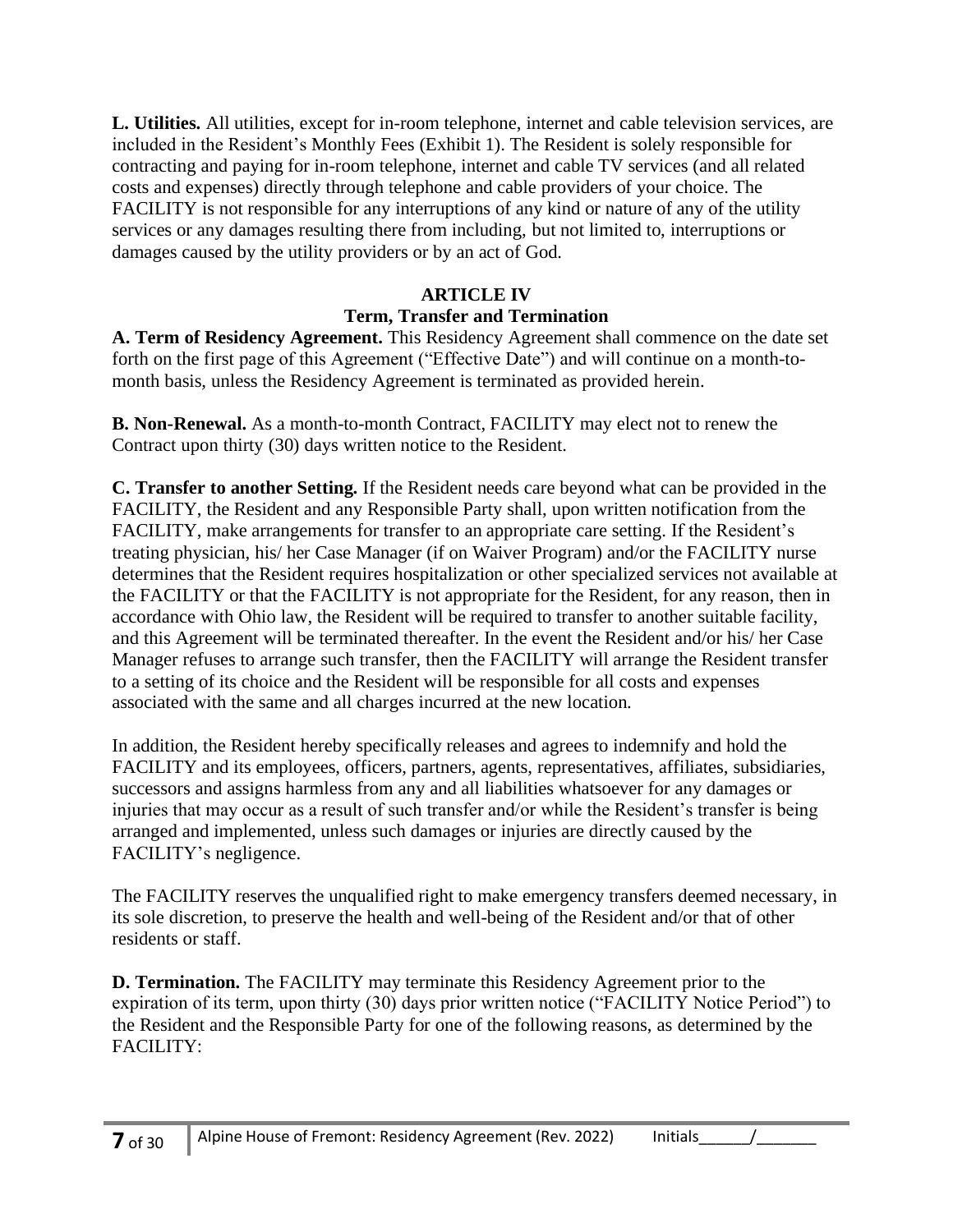## **1.** The Resident:

- a. Does not meet the residency requirements established by the state
- b. Presents an imminent physical threat or danger to self or others;
- c. Requires more than intermittent skilled nursing care or the skilled nursing care provided by the FACILITY. To be considered intermittent, the skilled care may be rendered for not more than eight hours a day or 40 hours per week. Intermittent nursing services may not be delivered for more than a total of 120 days in any twelve-month period regardless of any transfer or discharge from the FACILITY;
- d. Fails to pay fees and charges when due, or breaches any representation, covenant, agreement, or obligation of the Resident under this Agreement;
- e. Fails to accept additional services when it is in the best interest of the Resident to have these services provided to him/her;
- f. Has health care needs that cannot be met in the FACILITY, for reasons such as licensure, design or staffing, as determined by the FACILITY;
- g. Fails to comply with the FACILITY Guidelines;
- h. Is habitually disruptive, creates unsafe conditions, or is physically or verbally abusive to other residents or staff; or
- **2.** The Resident's family, guardian, Responsible Party, or guest is habitually disruptive, creates unsafe conditions, or is physically or verbally abusive to the detriment of the welfare of the Resident, other residents or staff; or
- **3.** The Resident's personal physician has determined that the Resident needs other services, not available at the FACILITY; or
- **4.** The FACILITY is closed.
- **5.** Notwithstanding the foregoing, the FACILITY may terminate this Residency Agreement for health or safety reasons, consistent with state law or in the event of a FACILITY emergency or a Resident emergency, as determined by the FACILITY. If this Residency Agreement is terminated for these reasons, the FACILITY will not be required to provide prior written notice.

**E. Termination by Resident.** The Resident may terminate this Residency Agreement, upon thirty (30) days prior written notice to the FACILITY ("Resident Notice Period"), for any reason.

**1.** In the event of the death of the Resident, this Residency Agreement will terminate on the first full day after all articles are removed from the Unit. In the event of a medical emergency, as determined by the FACILITY, this Residency Agreement shall terminate effective fourteen (14) calendar days after FACILITY receives notice, provided all articles are removed from the Unit by that date.

## **F. Refunds.**

- **1.** In the event the FACILITY terminates this Residency Agreement and the Resident vacates the Unit before the FACILITY Notice Period is over, the FACILITY shall refund the Resident a prorated amount of the paid Base Fee, and the Service Level Fees for the unused portion of the FACILITY Notice Period.
- **2.** In the event the Resident terminates this Residency Agreement, the Resident will be liable for all charges accrued or incurred for the entire length of the Resident Notice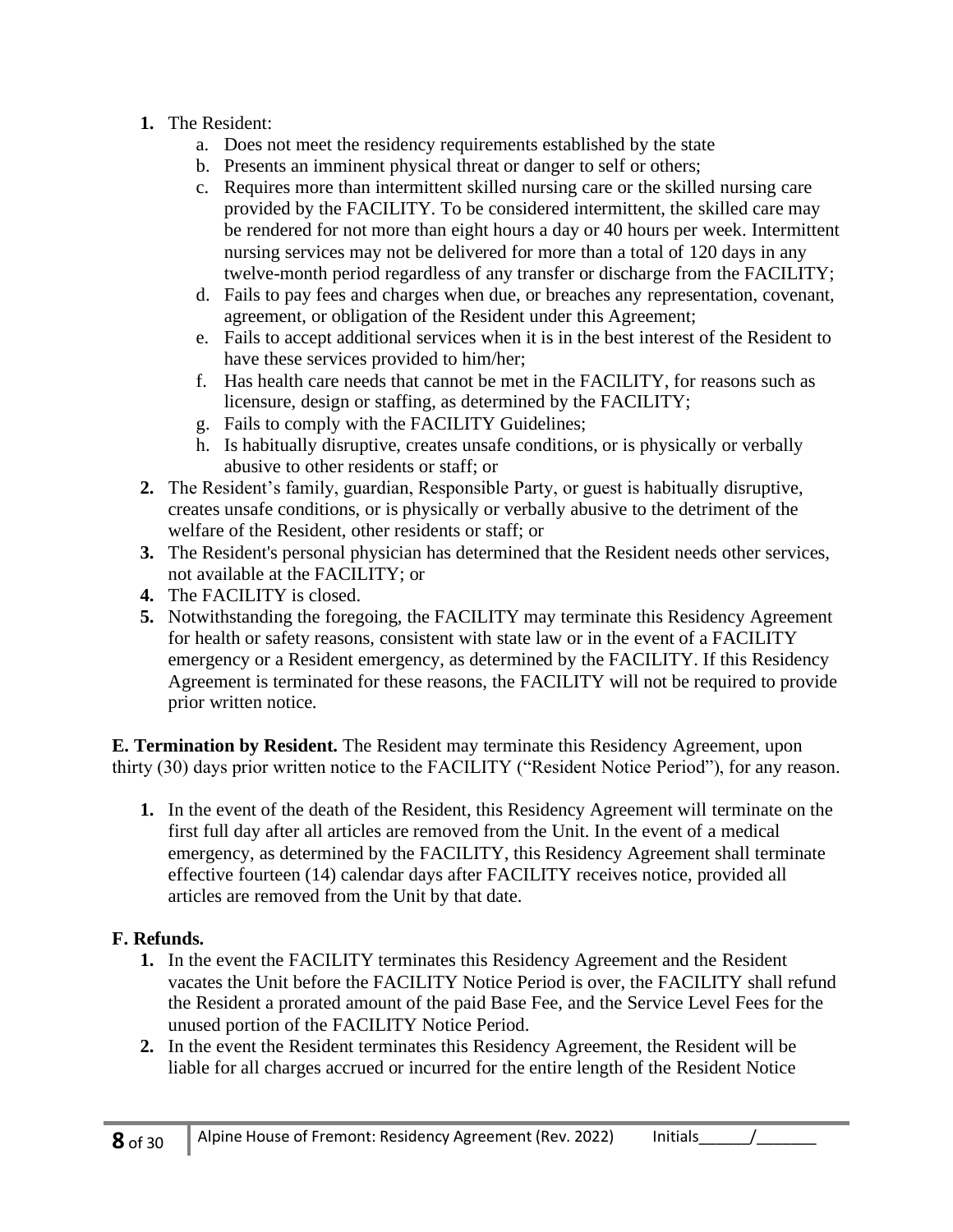Period, regardless of whether the Resident vacates the Unit prior to the expiration of the Resident Notice Period.

**G. Removal of Personal Property**. Upon termination of this Agreement, the Resident, Resident's designated individuals, Resident's estate or other representative must vacate and remove all of resident's effects and property from the Unit as soon as possible. The Resident or his/ her estate will remain liable for the Base Rate given in Exhibit-1 until: (i) all personal effects and property are removed from the Unit; (ii) the Unit is vacated in good condition (normal wear and tear excepted); and (iii) all keys are returned to the FACILITY's Office.

Any property remaining in your Unit five (5) days after the Resident's Unit is vacated will be deemed abandoned and the FACILITY reserves the right, in its sole discretion, to dispose and/or store such property, at the Resident's expense, without liability of any kind to the Resident, his/her estate, his/her heirs or assigns.

Upon signing this Agreement, the Resident agrees to provide the FACILITY with the names, addresses and telephone numbers of two individuals designated by him/ her to ensure compliance with this provision and agrees to advise the FACILITY's Administrator if there are any changes in the same.

**H. State Law.** All of the provisions of this Article IV are subject to current and future provisions of applicable state and local laws related to transfers and terminations/discharge.

## **ARTICLE V**

## **Miscellaneous Provisions**

**A. Choice of Accommodations.** In the event that the Unit of the Resident's choice is not immediately available, an alternate Unit will be made available and the Resident will be charged the rate customarily associated with such Unit. Once the Resident's desired Unit becomes available the Resident will be allowed to move into the desired Unit in accordance with the FACILITY's policy and the rate set forth in Exhibit 1, will apply. If, in the sole discretion of the FACILITY, it is determined that there has been a change in Resident's care needs such that another Unit or neighborhood in the FACILITY is more suitable, Resident agrees to relocate to that Unit or neighborhood, subject to availability.

**B. Grievance Procedure.** The FACILITY's Grievance Reporting Procedures is set forth in Exhibit 3.

**C. Insurance.** The Resident is responsible for maintaining at all times his or her own insurance coverage, including health, personal property, liability, automobile (if applicable), and other insurance coverages in adequate amounts. This includes renter's insurance. The Resident acknowledges that neither FACILITY nor the Owner of the real estate is an insurer of the Resident's person or property.

**D. Maintenance and Repairs.** The Resident acknowledges that he or she has had an opportunity to inspect the Unit and the Resident accepts the Unit in its "as is" condition. The FACILITY will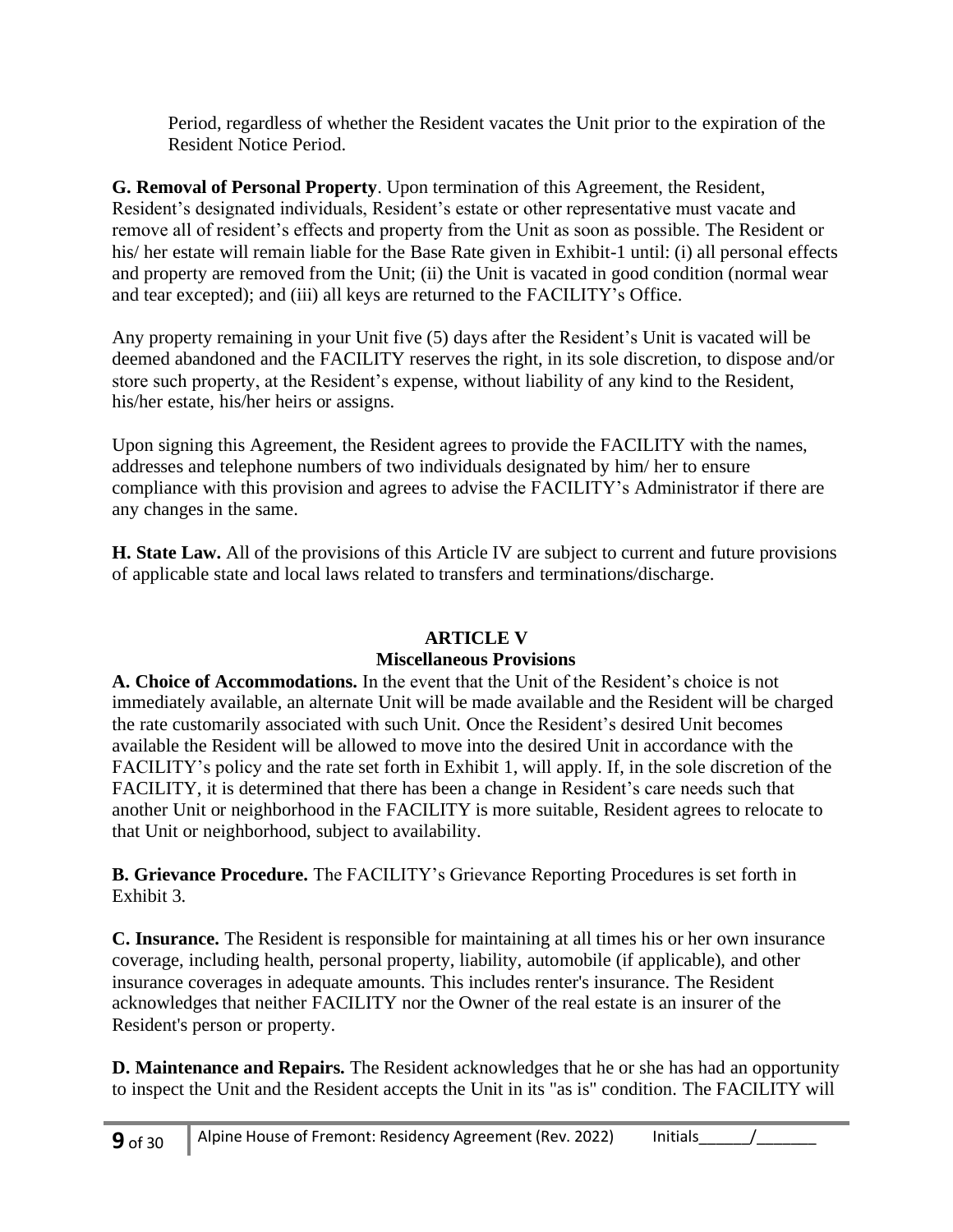deliver and maintain the Unit in a fit and habitable condition and will maintain all common areas in a clean and structurally safe condition, and will maintain all equipment, appliances, and fixtures, other than the personal property of the Resident, and all electrical, plumbing, heating, ventilating, and air conditioning equipment in good and safe working order and condition. Temporary interruption of such utility services may occur periodically due to factors outside of the FACILITY's control or due to repairs, maintenance or replacement of equipment.

**E. Notices.** Any notices to be given under this Residency Agreement will be deemed to have been properly given when delivered personally or when mailed by first class mail, postage prepaid, addressed as follows:

- **1.** If to the Resident: addressed to the Unit or to such other address as the Resident may designate by notice.
- **2.** If to the FACILITY: addressed to the Administrator of the FACILITY or to such other address as the FACILITY may designate in writing.

**F. Assignment.** The Resident's rights and obligations under this Contract are personal to the Resident and cannot be transferred or assigned, without the prior written consent of the FACILITY. The rights and obligations of the FACILITY may be assigned to any person or entity, without the prior consent of the Resident. The FACILITY may engage another person or entity to perform any or all of the services under this Contract.

**G. Ownership Rights.** The Resident has no ownership interest or proprietary right to the Unit, nor to the personal property, land, buildings, improvements or other FACILITY facilities provided under this Residency Agreement. This Residency Agreement shall not be construed to be a lease or to confer any rights of tenancy or ownership in the Resident. The Resident's rights under this Residency Agreement are subject to all terms and conditions set forth herein and subordinate to any mortgage, financing deed, deed of trust, or financing lease on FACILITY premises. Upon request, the Resident agrees to execute and deliver any instrument requested by the FACILITY or the owner or holder of any such document to affect the sale, assignment, or conveyance thereof, provided that by so doing the Resident shall not be required to prejudice his/her rights under this Residency Agreement.

**H. Guests.** The Resident's guests shall at all times abide by the FACILITY's policies, including the FACILITY Guidelines. The FACILITY reserves the right to take appropriate enforcement action if the FACILITY determines that the guest is failing to follow such FACILITY policies. The Resident shall be responsible for the charges incurred by any actions of any guest. The Resident may have guests stay overnight in the Unit, in accordance with the FACILITY Guidelines.

**I. Weapons.** For the safety and well-being of all residents and staff, no weapons, including, but not limited to guns and knives, are to be brought into the FACILITY at any time. This policy applies to Resident guests as well.

**J. Arrangement for Guardianship or Conservatorship.** If it appears that you may not be able to care properly for yourself or your property, and if you have made no other designation of a person or legal entity to serve as guardian or conservator then FACILITY may apply to a court of law to appoint a legal guardian or conservator. Alternatively, if other persons seek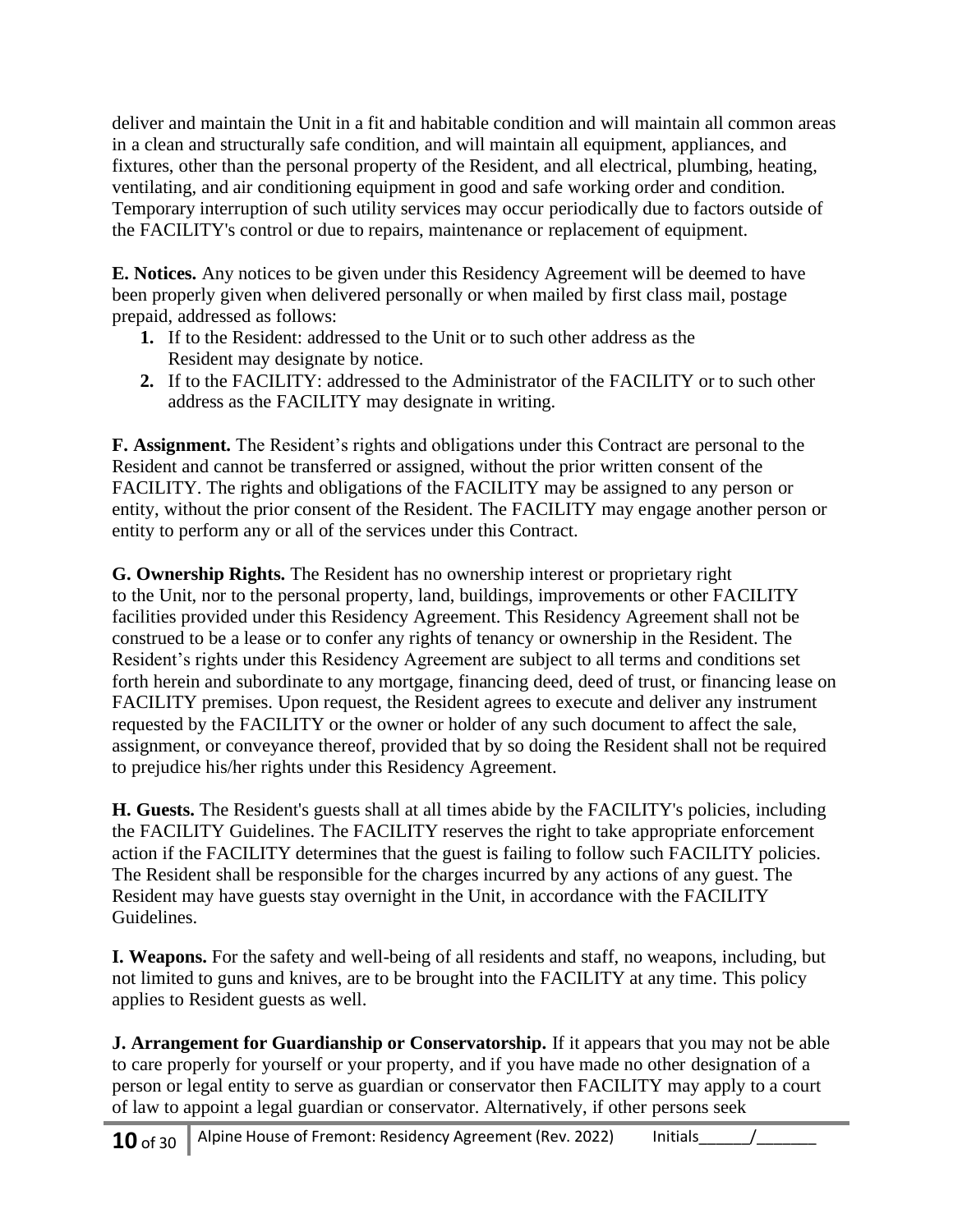appointment as your legal guardian or conservator, FACILITY may be required to participate in such proceedings. You agree to pay all attorney's fees and costs incurred by FACILITY in connection with such action(s).

**K. Resident Rights.** The Resident and Responsible Party(s) have been advised of and have received a copy of the "Resident Rights and Responsibilities," which is attached as Exhibit 4 and made part of this Residency Agreement.

**L. Admission Policy.** Residents are admitted to the FACILITY without regard to race, color, creed, national origin, sex, religion or handicap.

**M. Assurance of Confidentiality.** The FACILITY acknowledges that the Resident's personal and medical information are confidential. The FACILITY shall maintain the confidentiality of the Resident's personal and medical information in compliance with state and federal law.

**N. Examination of Records.** Representatives of the agency responsible for licensing or certifying the FACILITY, the Area Office on Aging, any agency acting under their guidance, and other authorized local or state licensing or regulatory agencies may inspect the Resident's records that are on file at the FACILITY as a part of their evaluation of the FACILITY.

**O. Amendment**. Subject to any provision of this Agreement to the contrary, no modification, amendment, or waiver of any provision of this Residency Agreement will be effective unless set forth in writing and signed by the FACILITY Administrator and the Resident. However, the FACILITY reserves the right to amend this Agreement at any time in order to conform to changes in federal, state, or local laws or regulations.

**P. Entire Agreement**. This Residency Agreement, including the Exhibits hereto, and subject to Article V -T. below, constitutes the entire agreement between the parties and it supersedes all prior oral or written agreements, commitments, or understandings with respect to the matters provided for herein.

**Q. Waiver.** Neither delay nor failure in requiring strict compliance by the Resident with any of the terms of this Residency Agreement shall be construed to be a waiver by the FACILITY of such term, or of the right to insist upon strict compliance by the Resident with any of the other terms of this Residency Agreement.

**R. Severability.** If any provision of this Residency Agreement is found invalid or otherwise unenforceable, the other provisions of this Residency Agreement shall remain binding and enforceable.

**S. Governing Law, Partial Illegality**. This Agreement shall be construed in accordance with the laws of the State of Ohio. If any portion of this Agreement is determined to be illegal or not in conformity with applicable laws and regulations, such part shall be deemed to be modified so as to be in accordance with such laws and regulations, and the validity of the balance of this Agreement shall not be affected.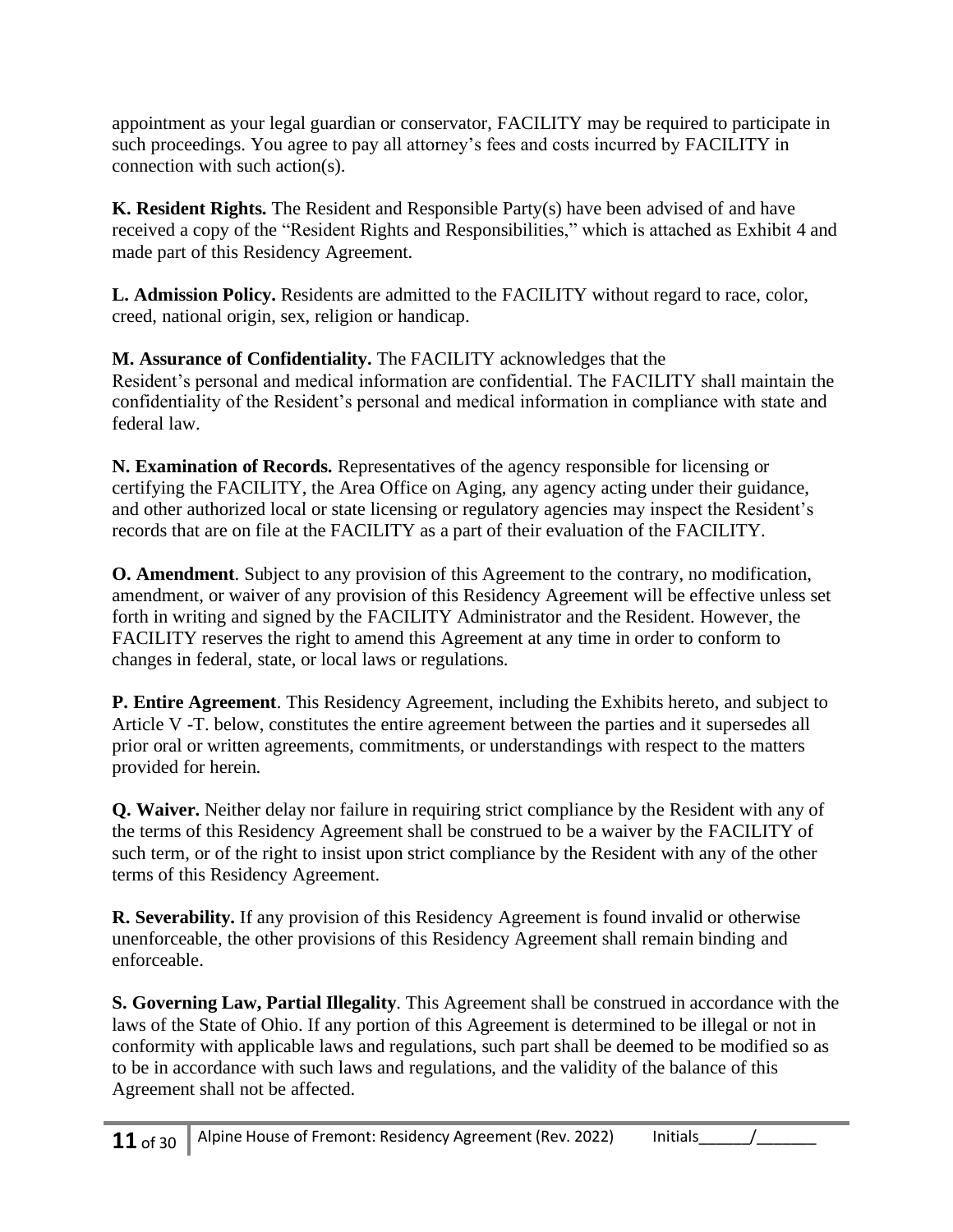**T. Accuracy of Application Documents**. As part of the Resident's application to the FACILITY, the Resident has filed with the FACILITY an application form. The Resident warrants that all information contained in these documents and any other document supplied to the FACILITY as part of the application process is true and correct, and the Resident understands that the FACILITY has relied on this information in accepting the Resident for residency at the FACILITY. Any misrepresentation or omission made by the Resident or on the Resident's behalf, whether written or verbal, shall be grounds for the FACILITY's termination of this Agreement upon thirty (30) days prior written notice to the Resident.

**U. Subordination.** The Resident acknowledges and agrees that this Agreement shall be subject and subordinate to the lien of any mortgage, deed of trust or other security instrument now or hereafter placed on the FACILITY's real estate, building, furnishings and equipment, and all advances, extensions, modifications, replacements and changes thereof. In the event of foreclosure or sale, the Resident shall attorn to the purchaser and recognize such purchaser as the FACILITY's nominee under this Agreement and further agrees to sign all instruments that may be necessary to confirm this subordination and attornment.

**V. Binding Effect.** This Agreement is binding on, and shall inure to the benefit of, the parties and their respective heirs, administrators, executors, representatives, successors and permitted assigns.

**W. Assignment**. You may not assign or transfer this Agreement, in whole or in part, to any other person or entity. We reserve the right to assign or transfer this Agreement to any nominee or successor-in-interest selected by us.

**X. Advance Directives**. It is the policy of the FACILITY to ask all prospective residents if they have executed any "advance directives." Advance directives can include a health care power of attorney, a living will, or other documents which describe the amount, level or type of health care the Resident would want to receive at a time when the Resident can no longer communicate those decisions to a doctor or other health professional. It also includes documents in which the Resident names another person who has the legal authority to make health care decisions for the Resident. If the Resident has executed any such documents, or if the Resident executes any such documents while living at the FACILITY, it is the Resident's responsibility to advise the FACILITY's staff of these documents, and to provide copies to the FACILITY. If the Resident has such documents, and has provided copies of them to the FACILITY, the FACILITY will provide copies of the documents to other health care professionals who may be called to assist the Resident with his/her health care needs. If the

Resident executes such documents, and later changes or revokes them, it is the Resident's responsibility to inform the FACILITY, so that the FACILITY can assist the Resident in communicating the Resident's health care choices to other professionals.

**Y. Review of Documents and Policies**. The Resident and the Responsible Party named in this Agreement acknowledge(s) that they have received copies of, and have reviewed, this Residency Agreement between the FACILITY and the Resident and all Exhibits. The Resident and the Responsible Party further acknowledge(s) that the FACILITY has explained to him/them the FACILITY's policies and procedures for implementing residents' rights and responsibilities,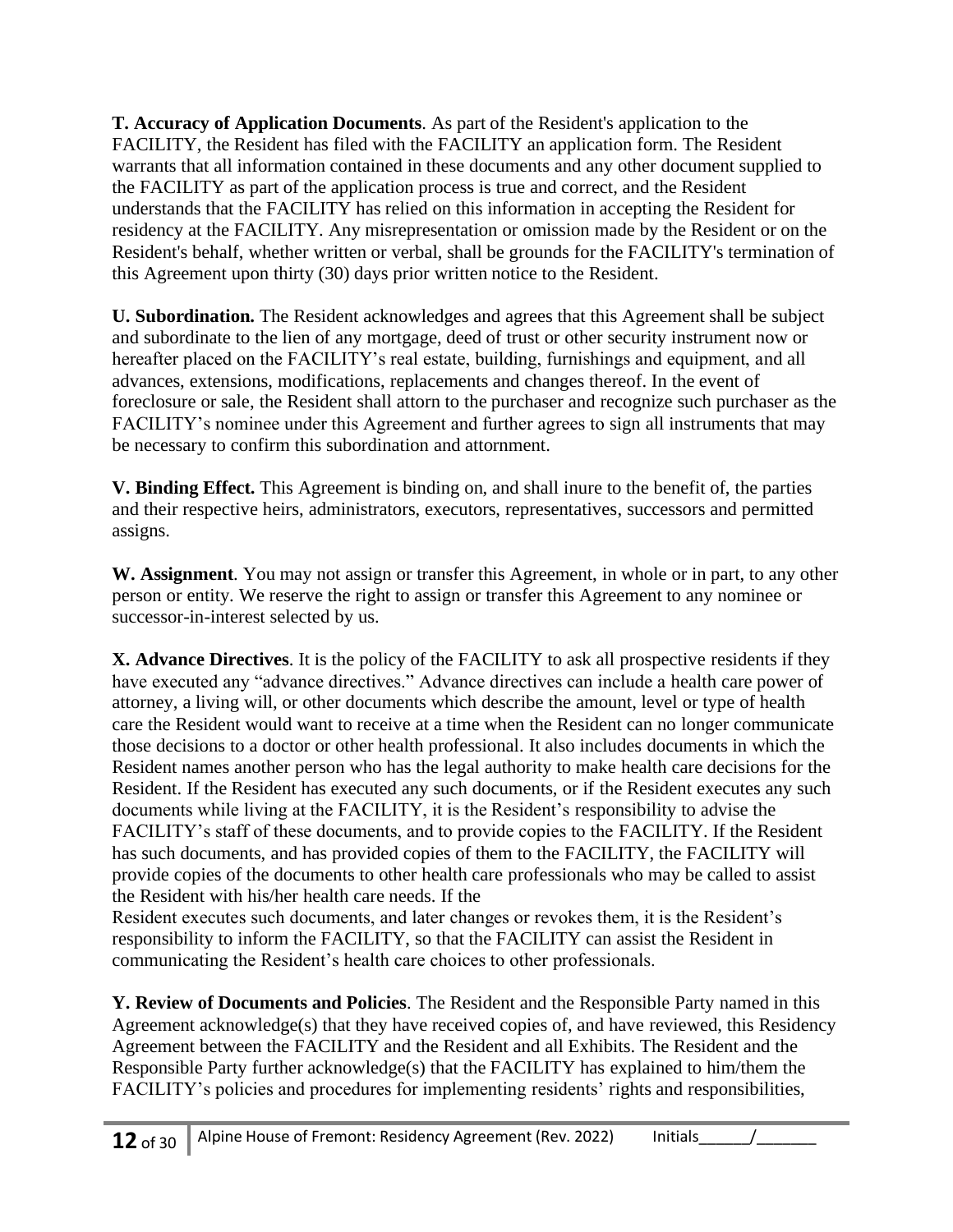including the grievance procedure (attached as Exhibit 3) and the Resident has been offered the opportunity to execute advance directives.

**Z. Responsibility for Third Party Contractors/Health Services.** The Resident has the right to receive services from third-party contractors consistent with the FACILITY's policies and state law. All third-party contractors must comply with the FACILITY's rules and policies. The FACILITY has no responsibility to screen third party contractors and the FACILITY is not responsible for care provided by third-party contractors to the Resident. The Resident shall indemnify the FACILITY and its owners, directors, agents, employees and contractors against any losses, costs, expenses, claims, liabilities, damages, or judgments, including without limitation, legal fees, court costs, expert fees, and similar expenses incurred, which may be asserted against, imposed upon or incurred by the other party as a result of the negligence or intentional conduct of the third-party contractor. The FACILITY reserves the right to bar any third-party contractor from the FACILITY.

The Resident hereby indemnifies, holds harmless and releases the FACILITY and its owners, directors, agents, employees, and contractors from any and all liability, cost, and responsibility for injury and damage, including attorneys' fees, arising from the Resident's failure to obtain, or from the failure of others to furnish, nursing, health care or personal care services, and from all injury and damages which could have been avoided or reduced if such services had been obtained or furnished or as a result of the Resident/Responsible Party's negligence, intentional wrongdoing or breach of his/her contractual obligations.

**A1. Waiver of Liability.** The Resident shall indemnify and hold harmless the FACILITY, its owners, officers, directors, members, affiliates, employees, contractors, and agents (collectively "Owners") from and against any and all costs, expenses, damages, losses, claims, demands, and liabilities of any kind (including reasonable attorney fees) (collectively "Damages") arising from or in connection with any acts or omissions of the FACILITY or the Resident, unless such Damages resulted solely from the willful or grossly negligent misconduct of the FACILITY. Such Resident acts or omissions shall include, but not be limited to, the Resident's refusal to accept personal care, medical care, or other treatment, or any other item or service deemed necessary by the FACILITY or by any other treating health professional. The Resident, Designated Person, and the Resident's Power of Attorney acknowledge that the FACILITY is a residential living environment, not a skilled care or medical facility. Residents may suffer falls or other injuries from choosing to live in a residential environment, but this does not constitute inadequate care, negligence, or any other fault on part of the FACILITY, its staff, administrators, and owners. Resident recognizes that the FACILITY, its staff, administrators, and owners do not have total control over the acts of other residents, visitors, or outside subcontractors, or the ability to provide total assurance of physical safety from injuries. The resident plays a significant role in his or his own care and safety, and the FACILITY does not make any guarantees regarding the health of residents. In spite of best efforts by the FACILITY, it is possible for the Resident to be injured just as if the Resident were living in the Resident's own home. The Resident, the Resident's heirs, assigns, POA's, or Designated Person, waive all claims for injuries to the Resident or any other person in and about the FACILITY and will hold the FACILITY harmless for any damage or injury to any person arising from the use of the premises by Resident. Residents with a diagnosis of dementia and/or behavior of eloping from the building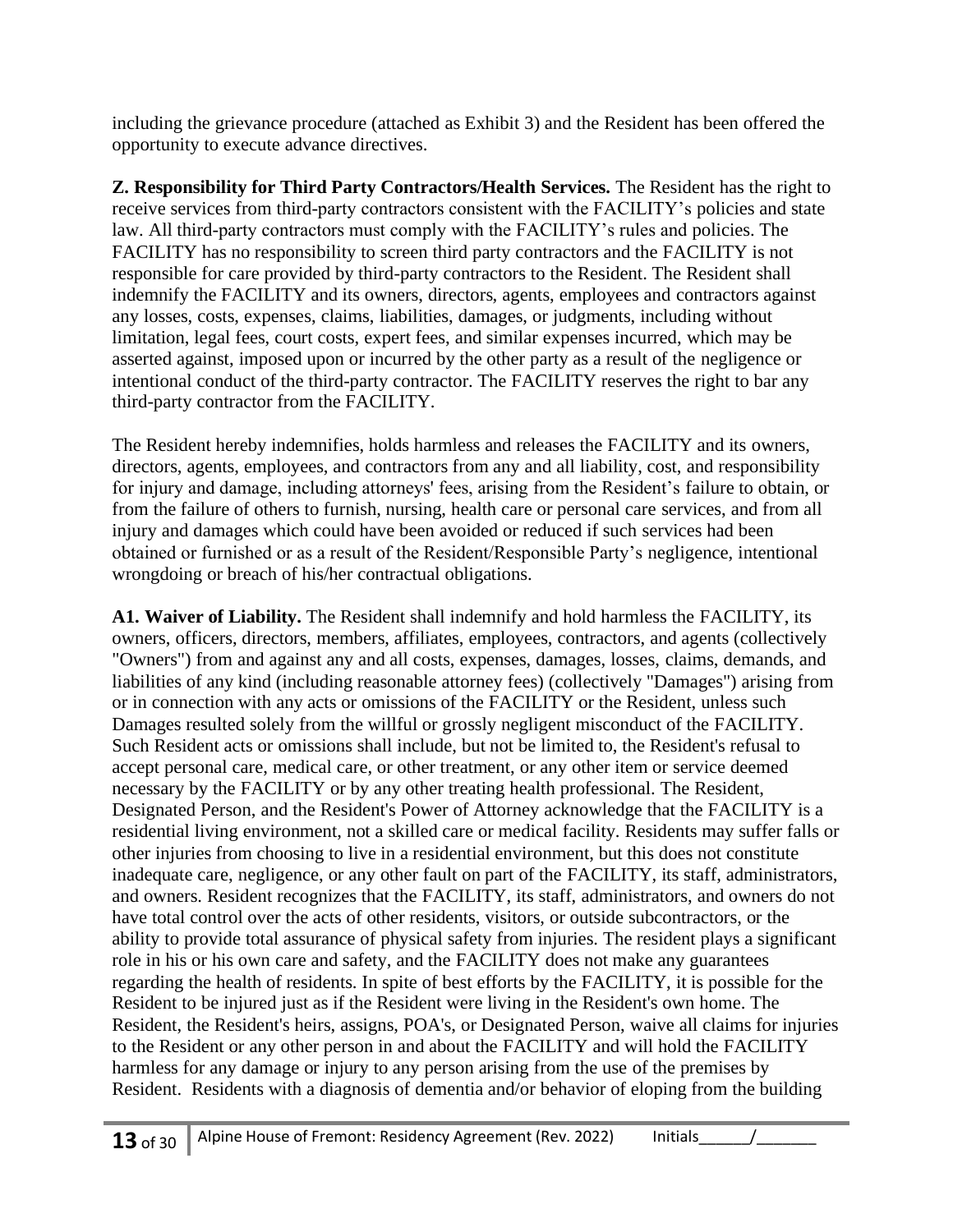are at risk to injuries and /or death from a variety of possible causes, including the weather, automobiles, accidents, etc. that are beyond the control of the FACILITY. The Resident, his or his heirs, assigns, POA's, or Designated Persons waive all claims for injuries to person in and about the FACILITY and will hold The FACILITY harmless for any damage or injury to any person arising from the elopement from the premises by Resident.

## **ARTICLE VI**

## **Services Available to Residents at the FACILITY**

**A. Services Available at the FACILITY.** The services and programs described in the following pages of this Agreement are available to residents, as determined by the FACILITY following the Assessment process described in Article I.

**B. Services Not Provided by the FACILITY**. The FACILITY does not provide any services not described in this Agreement. The FACILITY is not responsible for furnishing or paying for any health related services, items or supplies not expressly specified in this Agreement. However, certain services such as salon services, eyeglasses, dentures, podiatric care, psychiatric consultation, physician services, physical therapy, speech therapy, and occupational therapy, private duty care givers, prescription medications, physician services, prosthetic devices and mechanical aides in some cases may be arranged through the FACILITY. Any such services and items will be billed to the Resident by the provider/ supplier of such services directly.

If you are enrolled in the Waiver Program, your case manager will work with you to obtain needed services and supplies through third party sources such as Medicare and Medicaid state plan services.

**C. Emergency Services.** The Resident authorizes the FACILITY to obtain emergency health care services for the Resident, at the Resident's expense, whenever, in the FACILITY's sole discretion, such emergency services are deemed necessary. The FACILITY shall notify any Responsible Party, as soon as possible after such emergency where health care services have been provided.

#### **Agreement and Review of Documents and Policies.**

You acknowledge that you have received a copy of, and have reviewed this Residency Agreement and the following specific information:

- 1. The **Resident Handbook**;
- 2. The **Resident Grievance Procedure** (attached as Exhibit 3);
- 3. The **Resident Rights and Responsibilities and Residency Guidelines** (attached as Exhibit 4):
- 4. Information on **Advance Directives** ( as given in the Resident Handbook), set forth in Article V, paragraph X of this Residency Agreement;
- 5. Your financial responsibilities toward the FACILITY (Exhibits 1, 1A, 1B, 1C and 2);
- 6. A description of the health care programs (Exhibit 5)
- 7. Consent to Photograph (Exhibit 6)
- 8. Smoking & Alcohol Use Policy (Exhibit 7)
- 9. No-Marijuana Use Policy (Exhibit 8)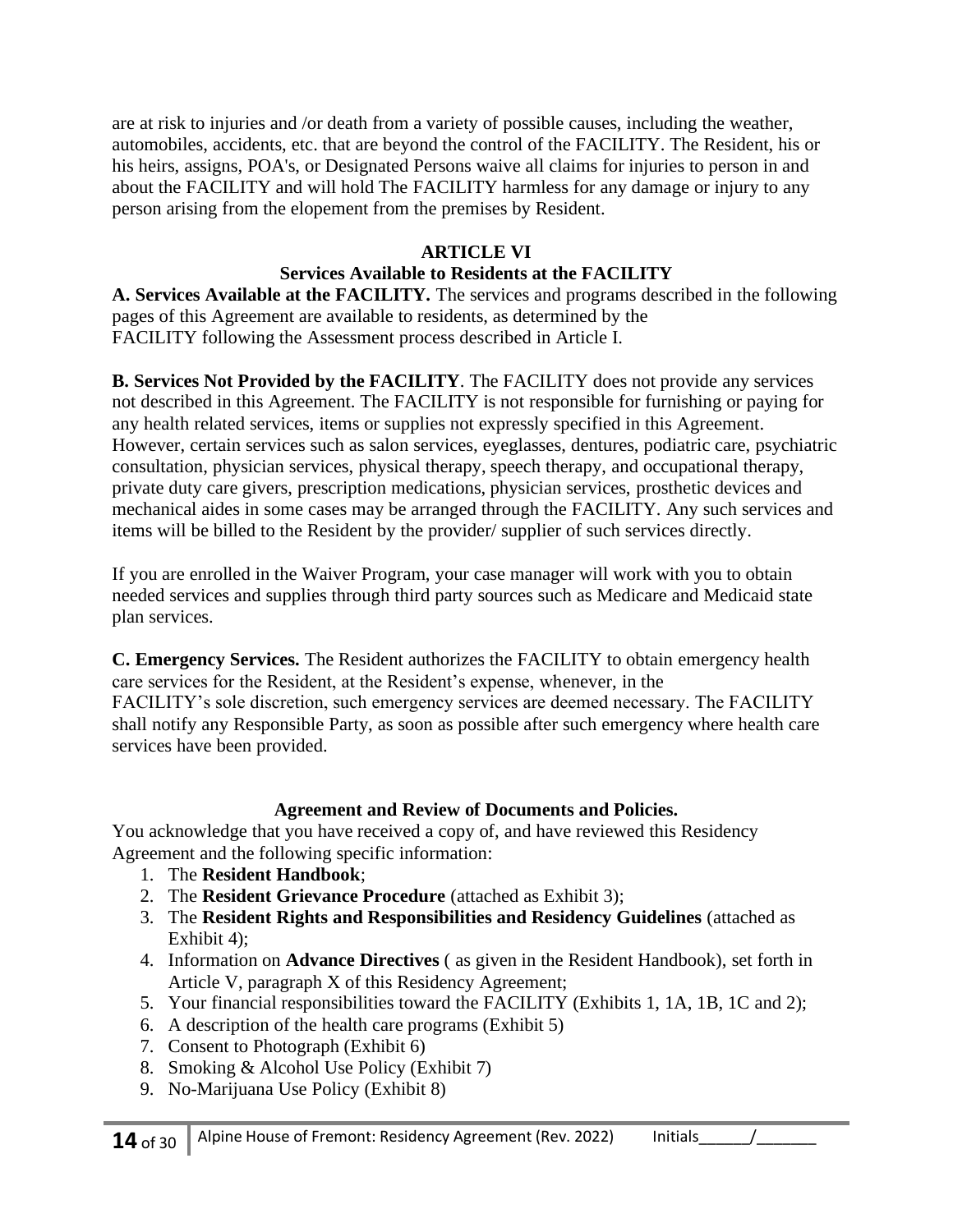You acknowledge that the FACILITY has explained the terms of this Residency Agreement to you. You agree to the terms of this Residency Agreement by signing in the space provided below:

## **FACILITY:**

Signature Administrator Resident

\_\_\_\_\_\_\_\_\_\_\_\_\_\_\_\_\_\_\_\_\_\_\_\_\_\_\_\_ \_\_\_\_\_\_\_\_\_\_\_\_\_\_\_\_\_\_\_\_\_\_\_\_\_

Print Name:\_\_\_\_\_\_\_\_\_\_\_\_\_\_\_\_

\_\_\_\_\_\_\_\_\_\_\_\_\_\_\_\_\_\_\_\_\_\_\_\_\_ Resident- 2 (if applicable)

Print Name:\_\_\_\_\_\_\_\_\_\_\_\_\_\_\_\_

\_\_\_\_\_\_\_\_\_\_\_\_\_\_\_\_\_\_\_\_\_\_\_\_\_ Responsible Party (if applicable)

Print Name: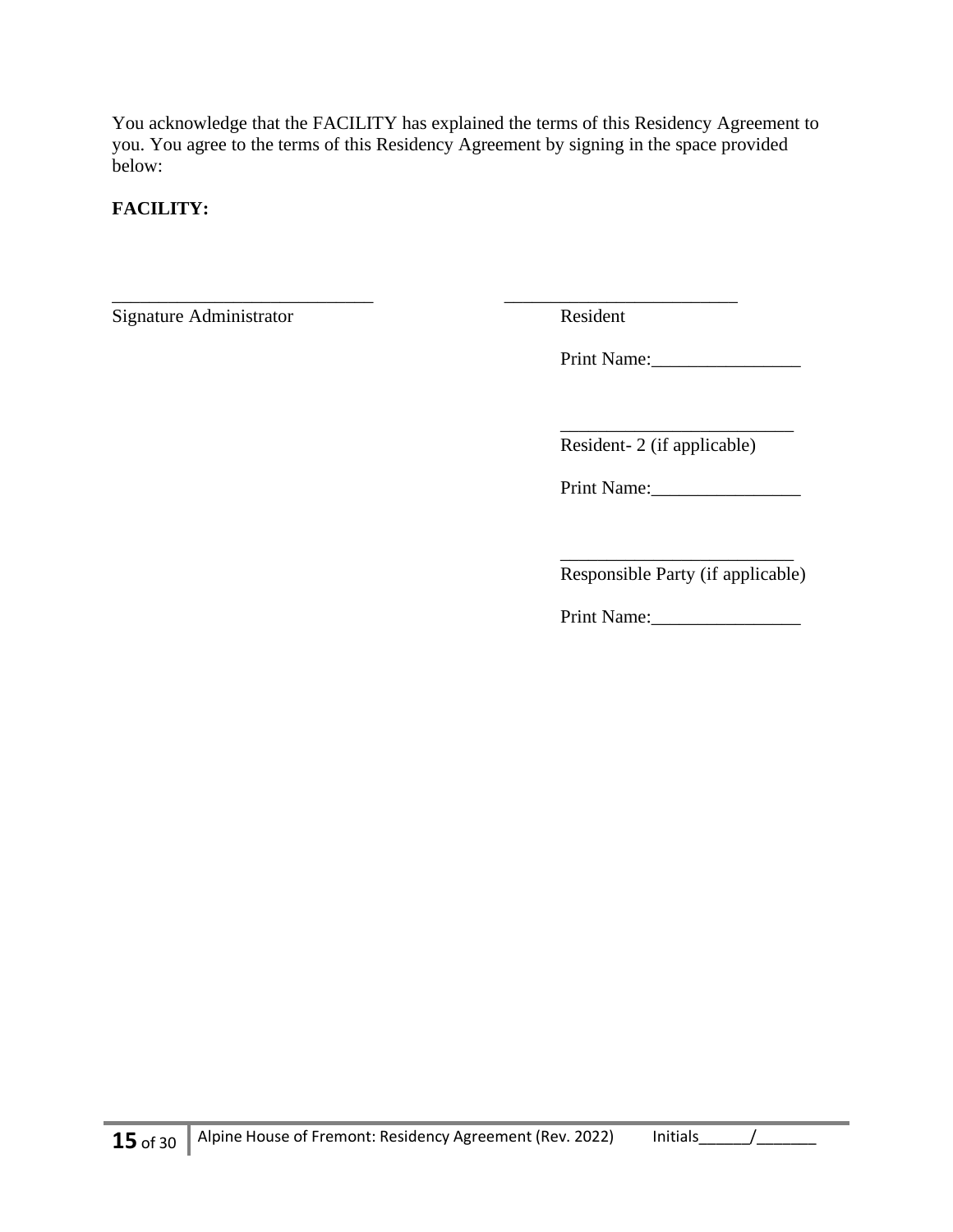#### **EXHIBIT 1 SCHEDULE OF FEES (FIRST RESIDENT)**

| <b>Base Fee (Unit Fee)</b> |      |             |           |                                   |           |  |
|----------------------------|------|-------------|-----------|-----------------------------------|-----------|--|
| <b>UNIT TYPE</b>           | Your | DAILY       |           | MONTHLY BASE FEES BASED ON # DAYS |           |  |
|                            | Unit | <b>RATE</b> | $30-DAY$  | $31-DAY$                          | $28-DAY$  |  |
| WAIVER-SINGLE/SHARING      |      | \$26.37     | \$791.00  | \$791.00                          | \$791.00  |  |
| TYPE- $1$ (Unit A, B, C)   |      | \$42.00     | \$1260.00 | \$1291.00                         | \$1176.00 |  |
| TYPE-2 (Unit-D)            |      | \$60.00     | \$1800.00 | \$1860.00                         | \$1680.00 |  |
| PRIVATE PAY: SHARING       |      | \$37.50     | \$1125.00 | \$1162.50                         | \$1050.00 |  |

#### **Service Level Fee-**  $\Box$  N/A, if resident on Medicaid Waiver)

| LEVEL OF CARE       | Your Level | DAILY RATE | MONTHLY SERVICE FEES BASED ON # DAYS |           |           |
|---------------------|------------|------------|--------------------------------------|-----------|-----------|
|                     | of Care    |            | $30-DAY$                             | $31-DAY$  | $28-DAY$  |
| <b>BASIC</b>        |            | \$55.00    | \$1650.00                            | \$1705.00 | \$1540.00 |
| <b>INTERMEDIATE</b> |            | \$66.00    | \$1980.00                            | \$2046.00 | \$1848.00 |
| ADVANCED            |            | \$77.30    | \$2319.00                            | \$2396.30 | \$2164.40 |

| (N/A, if resident on Medicaid Waiver)<br><b>Continence Program-</b> |            |                                      |          |          |
|---------------------------------------------------------------------|------------|--------------------------------------|----------|----------|
|                                                                     | DAILY RATE | MONTHLY SERVICE FEES BASED ON # DAYS |          |          |
| Residents are responsible for all<br>incontinence supplies          |            | $30-DAY$                             | $31-DAY$ | $28-DAY$ |
|                                                                     | \$7.00     | \$210.00                             | \$217.00 | \$196.00 |

#### Waiver Clients Liability Obligation (CLO)  $\Box$

| . <b>.</b><br>----                 |            |                                      |          |          |
|------------------------------------|------------|--------------------------------------|----------|----------|
|                                    | DAILY RATE | MONTHLY SERVICE FEES BASED ON # DAYS |          |          |
| Applicable only to Medicaid Waiver |            | $30-DAY$                             | $31-DAY$ | $28-DAY$ |
| Clients                            |            |                                      |          |          |
|                                    |            |                                      |          |          |

## **TOTAL FEES (BASE FEE + SERVICE LEVEL FEE + CONTINENCE PROG. + CLO)**

\_\_\_\_\_\_\_\_\_\_\_\_\_\_\_\_\_\_\_\_\_\_\_\_\_ \_\_\_\_\_\_\_\_\_\_\_\_\_\_\_\_\_\_\_\_\_\_\_\_\_

| DAILY TOTAL | MONTHLY TOTAL FEES BASED ON NUMBER OF DAYS |          |          |  |  |
|-------------|--------------------------------------------|----------|----------|--|--|
|             | $30-DAY$                                   | $31-DAY$ | $28-DAY$ |  |  |
|             |                                            |          |          |  |  |
|             |                                            |          |          |  |  |

Signature Administrator Resident

Print Name:

Resident- 2 (if applicable)

Print Name:

\_\_\_\_\_\_\_\_\_\_\_\_\_\_\_\_\_\_\_\_\_\_\_\_\_

\_\_\_\_\_\_\_\_\_\_\_\_\_\_\_\_\_\_\_\_\_\_\_\_\_ Responsible Party (if applicable)

Print Name:\_\_\_\_\_\_\_\_\_\_\_\_\_\_\_\_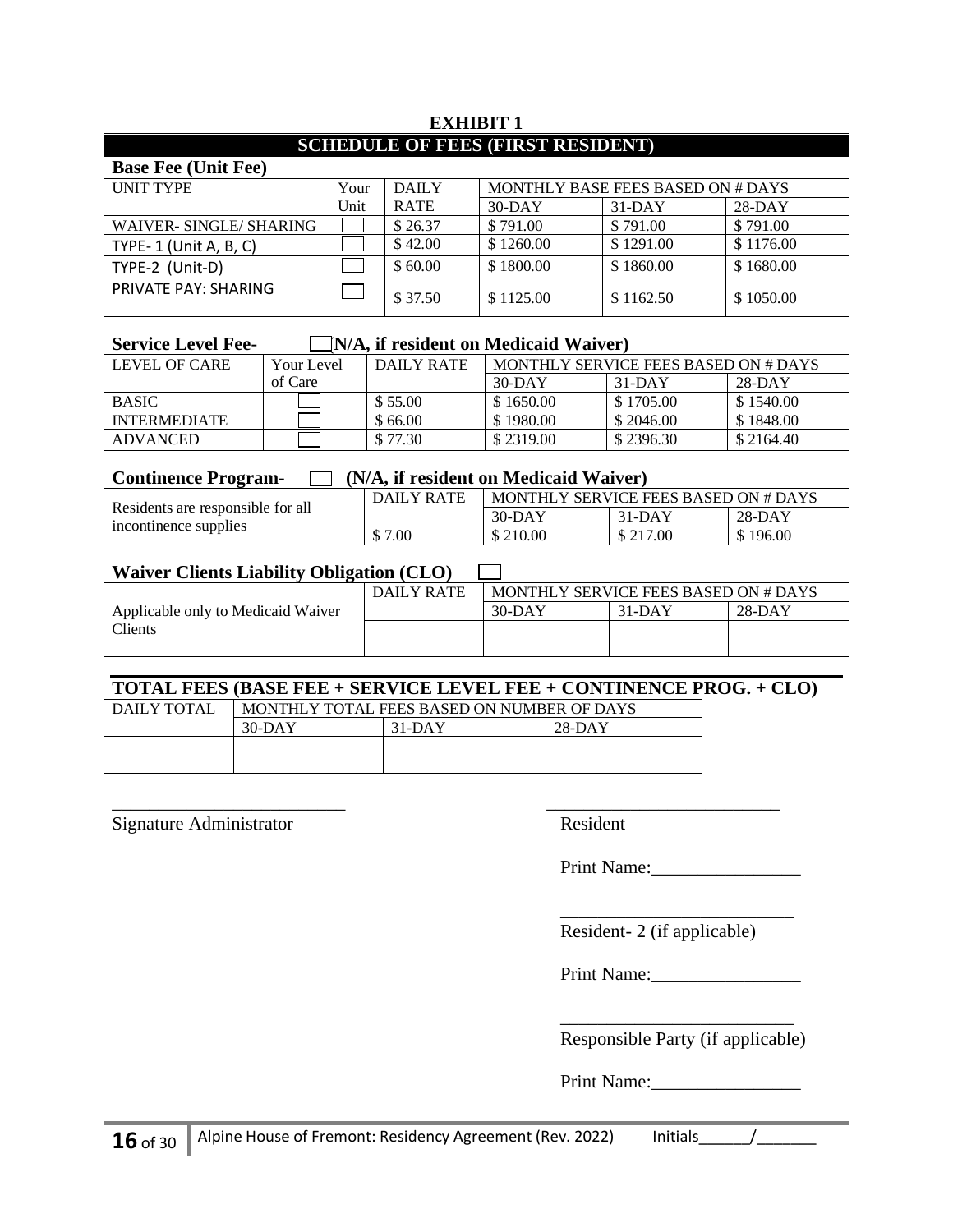#### **EXHIBIT 1A SECOND RESIDENT'S FEES**

## **Base Fee (Unit Fee)**

| <b>INIT TYPE</b>  | Your Unit | DAILY RATE | MONTHLY BASE FEES BASED ON # DAYS |           |           |
|-------------------|-----------|------------|-----------------------------------|-----------|-----------|
|                   |           |            | $30-DAY$                          | 31-DAY    | $28-DAY$  |
| WAIVER- SHARING   |           | \$26.37    | \$791.00                          | \$791.00  | \$791.00  |
| SHARING – SUITE A |           | \$37.50    | \$1125.00                         | \$1162.50 | \$1050.00 |

#### **Service Level Fee-**  $\Box$  N/A, if resident on Medicaid Waiver)

| LEVEL OF CARE       | Your Level | DAILY RATE | MONTHLY SERVICE FEES BASED ON # DAYS |           |           |
|---------------------|------------|------------|--------------------------------------|-----------|-----------|
|                     | of Care    |            | $30-DAY$                             | $31-DAY$  | 28-DAY    |
| <b>BASIC</b>        |            | \$55.00    | \$1650.00                            | \$1705.00 | \$1540.00 |
| <b>INTERMEDIATE</b> |            | \$66.00    | \$1980.00                            | \$2046.00 | \$1848.00 |
| ADVANCED            |            | \$77.30    | \$2319.00                            | \$2396.30 | \$2164.40 |

#### **Continence Program- (N/A, if resident on Medicaid Waiver)** Residents are responsible for all  $\parallel$  DAILY RATE  $\parallel$  MONTHLY SERVICE FEES BASED ON # DAYS

| Residents are responsible for all | DAILI KAIL | MUNIFILI SEKVILE FEES DASED UN # DAIS |          |          |
|-----------------------------------|------------|---------------------------------------|----------|----------|
| incontinence supplies.            |            | $30-DAY$                              | 31-DAY   | 28-DAY   |
|                                   | \$7.00     | 210.00                                | \$217.00 | \$196.00 |

#### **Waiver Clients Liability Obligation (CLO)**

| Applicable only to Medicaid Waiver | DAILY RATE. |          | MONTHLY SERVICE FEES BASED ON # DAYS |          |  |
|------------------------------------|-------------|----------|--------------------------------------|----------|--|
| <b>Tients</b>                      |             | $30-DAY$ | 31-DAY                               | $28-DAY$ |  |
|                                    |             |          |                                      |          |  |

#### **TOTAL FEES (BASE FEE + SERVICE LEVEL FEE + CONTINENCE PROG. + CLO)**

| DAILY TOTAL | MONTHLY TOTAL FEES BASED ON NUMBER OF DAYS |          |          |  |  |
|-------------|--------------------------------------------|----------|----------|--|--|
|             | $30-DAY$                                   | $31-DAY$ | $28-DAY$ |  |  |
|             |                                            |          |          |  |  |
|             |                                            |          |          |  |  |

\_\_\_\_\_\_\_\_\_\_\_\_\_\_\_\_\_\_\_\_\_\_\_\_\_ \_\_\_\_\_\_\_\_\_\_\_\_\_\_\_\_\_\_\_\_\_\_\_\_\_ Signature Administrator Resident

Print Name:

┑

\_\_\_\_\_\_\_\_\_\_\_\_\_\_\_\_\_\_\_\_\_\_\_\_\_ Resident- 2 (if applicable)

Print Name:

\_\_\_\_\_\_\_\_\_\_\_\_\_\_\_\_\_\_\_\_\_\_\_\_\_ Responsible Party (if applicable)

Print Name: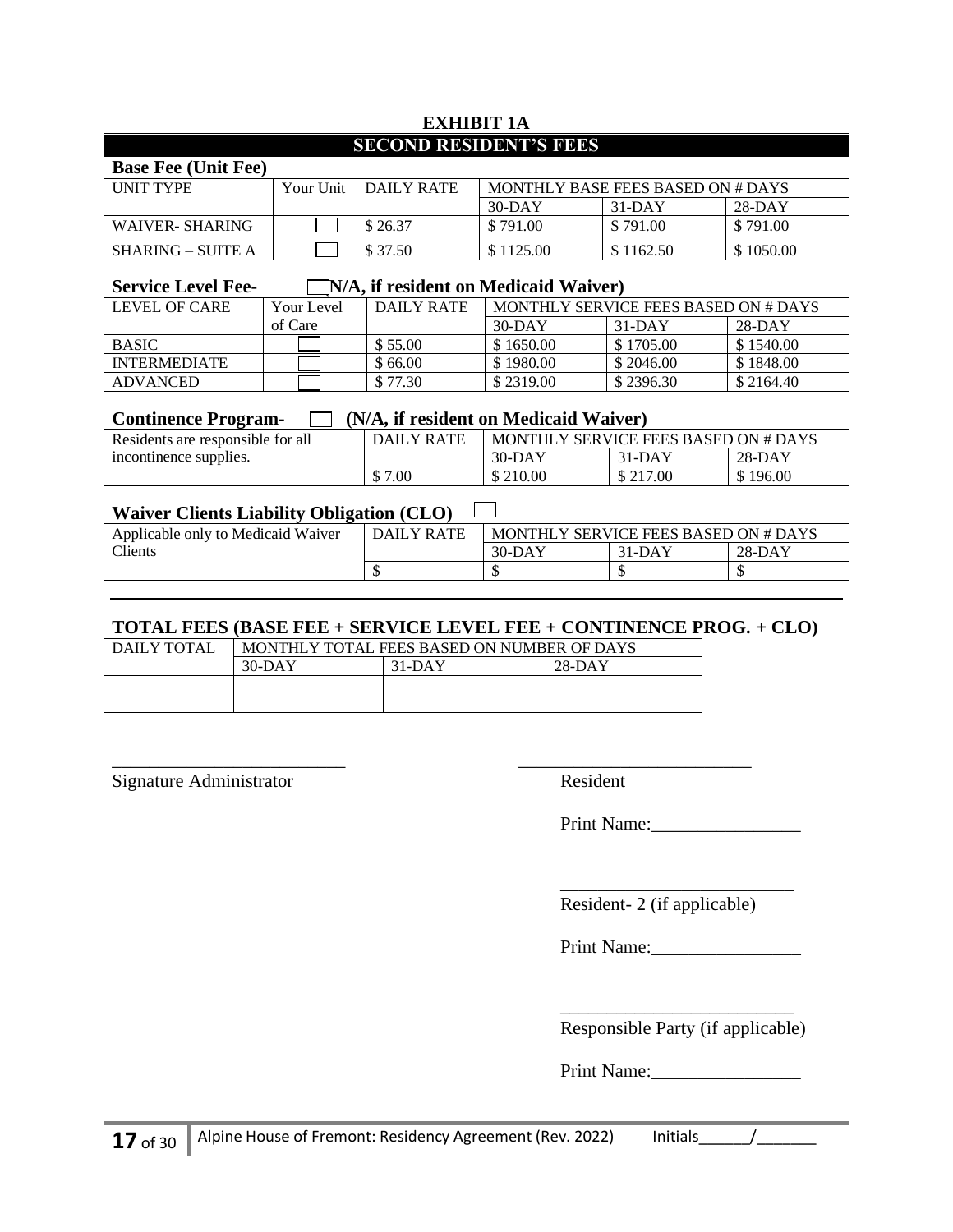#### **EXHIBIT 1B** SERVICE LEVEL FEE COVERAGE

## **The Service Level Fee pays for the following amenities/ services:**

## **A. Standard for All Service Levels**:

- Three nutritious meals (regular) and snacks as needed. FACILITY does not prepare/ supervise special or complex/ therapeutic diets.
- In-room housekeeping once a week
- Laundry services for personal and non-personal (facility provided linen etc.) once a week (supplies not provided)
- Toilet paper and soap at the sink as needed
- Scheduled use of Jacuzzi/ spa services
- Scheduled use of Exercise/ Therapy room
- Shared use of common areas: lobby, courtyard, back porch, business center, TV room, etc.
- Furnished unit with 1 microwave, 1 mini-refrigerator, 1 wardrobe closet, 1 trash can with liners
- Use of computer in business center on a first come- first serve basis
- Use of one telephone on a first come- first serve basis
- Scheduled use of private dining/ meeting room
- **B. Services based on Levels of Care/ Assistance Provided ( based on Health Assessment by Facility nurse/ physician report):**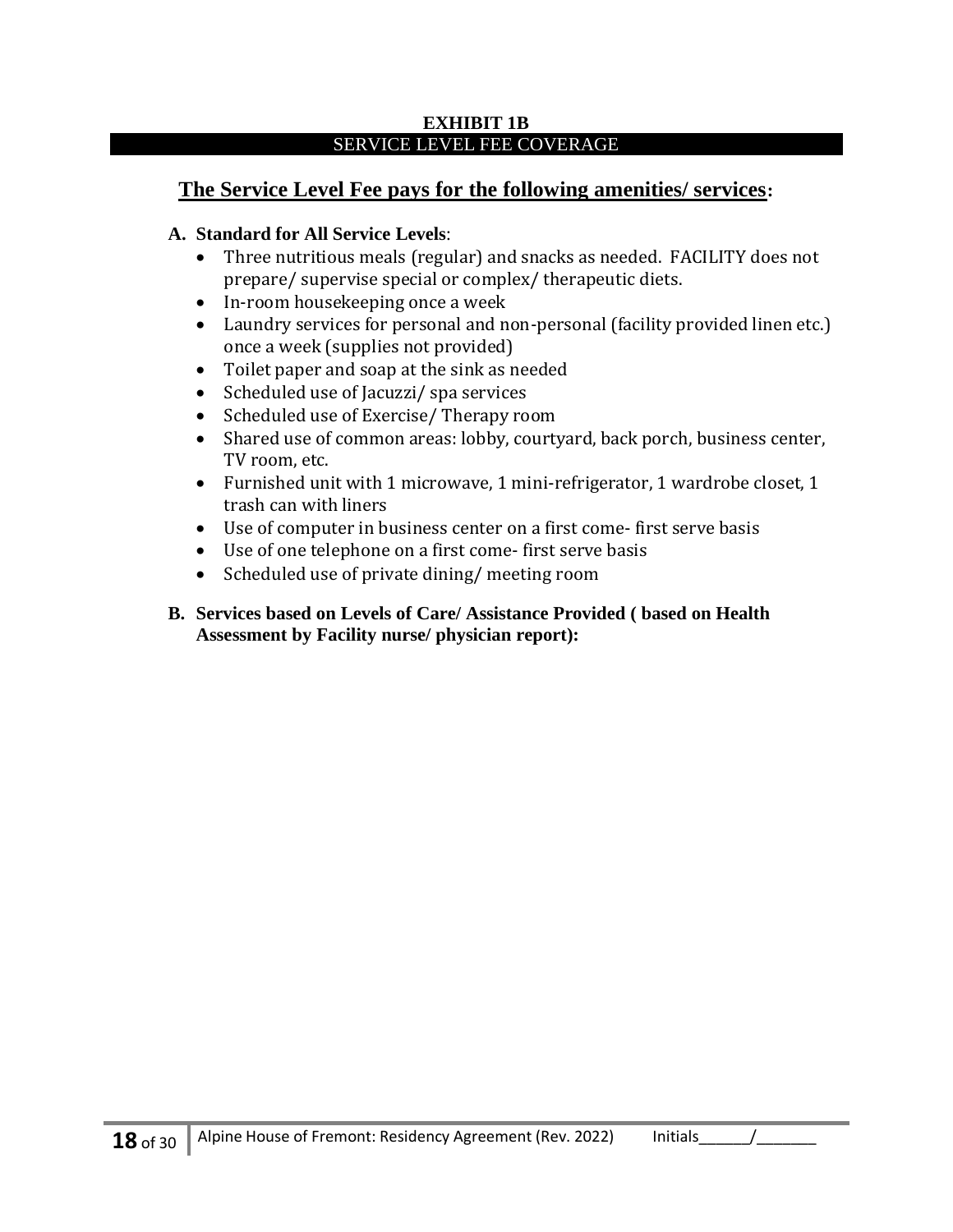#### **EXHIBIT 1C RESPONSIBLE PARTY ADDENDUM**

| THIS Addendum ("Addendum") is entered into as of this | day of                                        |  |
|-------------------------------------------------------|-----------------------------------------------|--|
| by and among                                          | (hereinafter referred to as the "Resident"),  |  |
|                                                       | (the "Responsible Party") and Alpine House of |  |

Fremont ("FACILITY"), Manager for Owner.

#### **RECITALS**

WHEREAS, the Resident desires to live in the Unit, or already lives in the Unit (the "Unit") identified in a Residency Agreement between FACILITY and the Resident (the "Residency Agreement") of which this Addendum is made a part; and

WHEREAS, FACILITY is willing to enter into the Residency Agreement if the Resident identifies an individual who is willing to provide certain assistance to or on behalf of the Resident in the event that such assistance is necessary, and who is willing to pay the Resident's financial obligations to FACILITY under the Residency Agreement in the event that the Resident does not make payments when due; and

WHEREAS, the Responsible Party has agreed to provide such assistance and to pay such obligations if and as necessary. In consideration of the foregoing, the parties agree as follows:

- A. In the event that the condition of the Resident makes such assistance necessary or advisable, the Responsible Party, upon the request of the FACILITY, will:
	- 1. Participate as needed with the FACILITY staff in evaluating the Resident's needs and in planning and implementing an appropriate plan for the Resident's care;
	- 2. Assist the Resident as necessary to maintain the Resident's welfare and to fulfill the Resident's obligations under the Residency Agreement;
	- 3. Assist the Resident in transferring to a hospital, nursing home, or other medical facility in the event that the Resident's needs can no longer be met by the FACILITY;
	- 4. Assist in removing the Resident's personal property from the Apartment/Unit when the Resident leaves the FACILITY;
	- 5. Make necessary arrangements, or assist the legally responsible person in making necessary arrangements, for funeral services and burial in the event of death.
- B. In the event that the Resident fails to pay any amount or amounts due to the FACILITY under the Residency Agreement, the Responsible Party hereby agrees to pay the FACILITY all amounts due from the Resident under the Residency Agreement, as it may be amended from time to time, including any amounts resulting from increases in fees or charges authorized by the Residency Agreement. The Responsible Party agrees to pay the FACILITY within thirty (30) days of receiving each notice from the FACILITY of nonpayment by the Resident.
- C. The Responsible Party acknowledges that he/she has received and has reviewed a copy of the Residency Agreement, and has had an opportunity to ask any questions the Responsible Party may have.
- D. The Recitals hereto are incorporated in this Addendum as if set forth herein.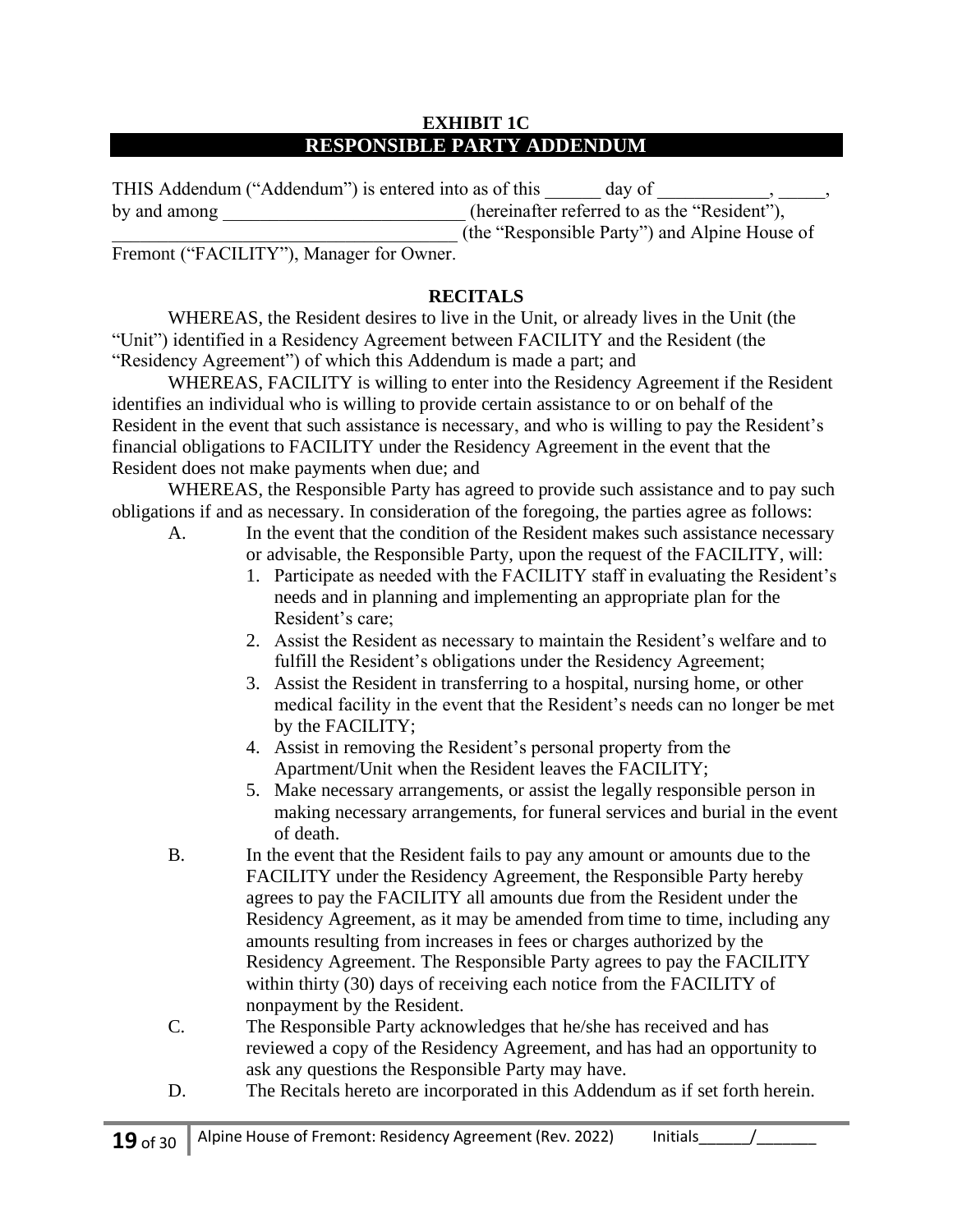IN WITNESS WHEREOF, the undersigned have duly executed this Addendum, or have caused this Addendum to be duly executed on their behalf, as of the day and year first above written.

\_\_\_\_\_\_\_\_\_\_\_\_\_\_\_\_\_\_\_\_\_\_\_\_\_ \_\_\_\_\_\_\_\_\_\_\_\_\_\_\_\_\_\_\_\_\_\_\_\_\_

Signature Administrator Responsible Party

Print Name:

\_\_\_\_\_\_\_\_\_\_\_\_\_\_\_\_\_\_\_\_\_\_\_\_\_

Resident Name # 1

\_\_\_\_\_\_\_\_\_\_\_\_\_\_\_\_\_\_\_\_\_\_\_\_\_ Resident Name # 2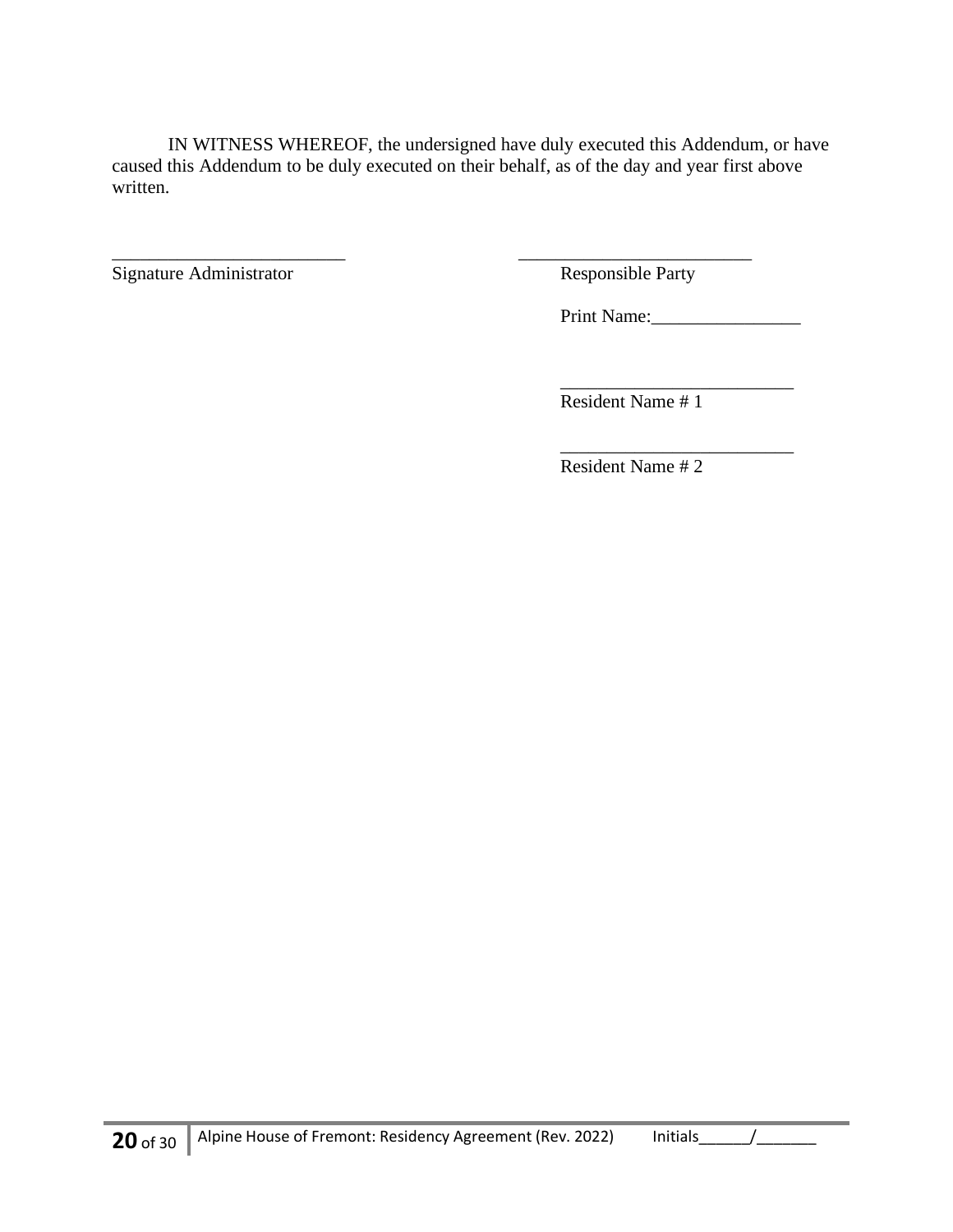#### **EXHIBIT 2** FEES FOR ADDITIONAL/ OPTIONAL SERVICES\*

#### **Move-in Expense (one-time)...……………………………………. \_\_\_\_\_\_\_\_\_\_\_\_\_\_\_\_\_\_\_\_\_**

#### Additional Furniture costs (if provided by facility)..................

#### **Transportation**

Facility transportation to doctor appointments *within a 10- mile radius* is provided (there is no additional charge for facility transportation for doctor appointments, however chaperone service rates for accompanying staff member will apply). Facility will make arrangements to and from doctor appointments. When facility transportation is not used, residents will be responsible for transportation charges.

#### **Utilities**

Resident will be responsible for own telephone/ internet and cable charges for their units. There is no additional charge for common area TV/ telephone/ computer usage. Water, heat and electricity are included in base rate.

#### **In-Room Meal Delivery**

(After 3rd day of illness) \$3.00/delivery

#### **Key Replacement**

\$10.00/per key

#### **Chaperone/ One-on-one Services**

\$15/hour (minimum charge one-hour then billed in increments of .25 hour)

#### **Laundry**

*Resident will be responsible for laundry supplies. Assistance is provided by the facility once a week (included in base rate).* Additional laundry services by facility staff: \$ 15.00 per hour (minimum charge one-hour then billed in increments of .25 hour)

#### **Housekeeping**

*Cleaning of unit once a week (included in base rate).* Additional housekeeping services by facility staff: \$ 15.00 per hour (minimum charge one-hour then billed in increments of .25 hour)

#### **Furnishings**

If needed by the resident, facility will provide the following: individual bed with mattress, bed linen (at least two sheets, a pillow and pillow case, a bedspread, and one blanket), bedside table, personal reading lamp, bureau, dresser, waste basket with liners, chair with arm support, bath linen (two full towels, two face towels, and two washcloths), shower curtain, basic toiletry items, and paper products. A rental fee may be applied for some items.

#### **Incontinence Supplies**

Residents are financially responsible for all incontinence supplies.

#### **Other**

Residents are financially responsible for all living expenses that are not been covered under the Service Level Fee. These include- credit card debt, supplemental insurance premiums, salon services, extra groceries in addition to meals/ snacks provided by the facility, medication co-pay, over-the-counter medication, personal items such as razor, lotion, shampoo, etc.

\*May not apply to ALF Waiver Clients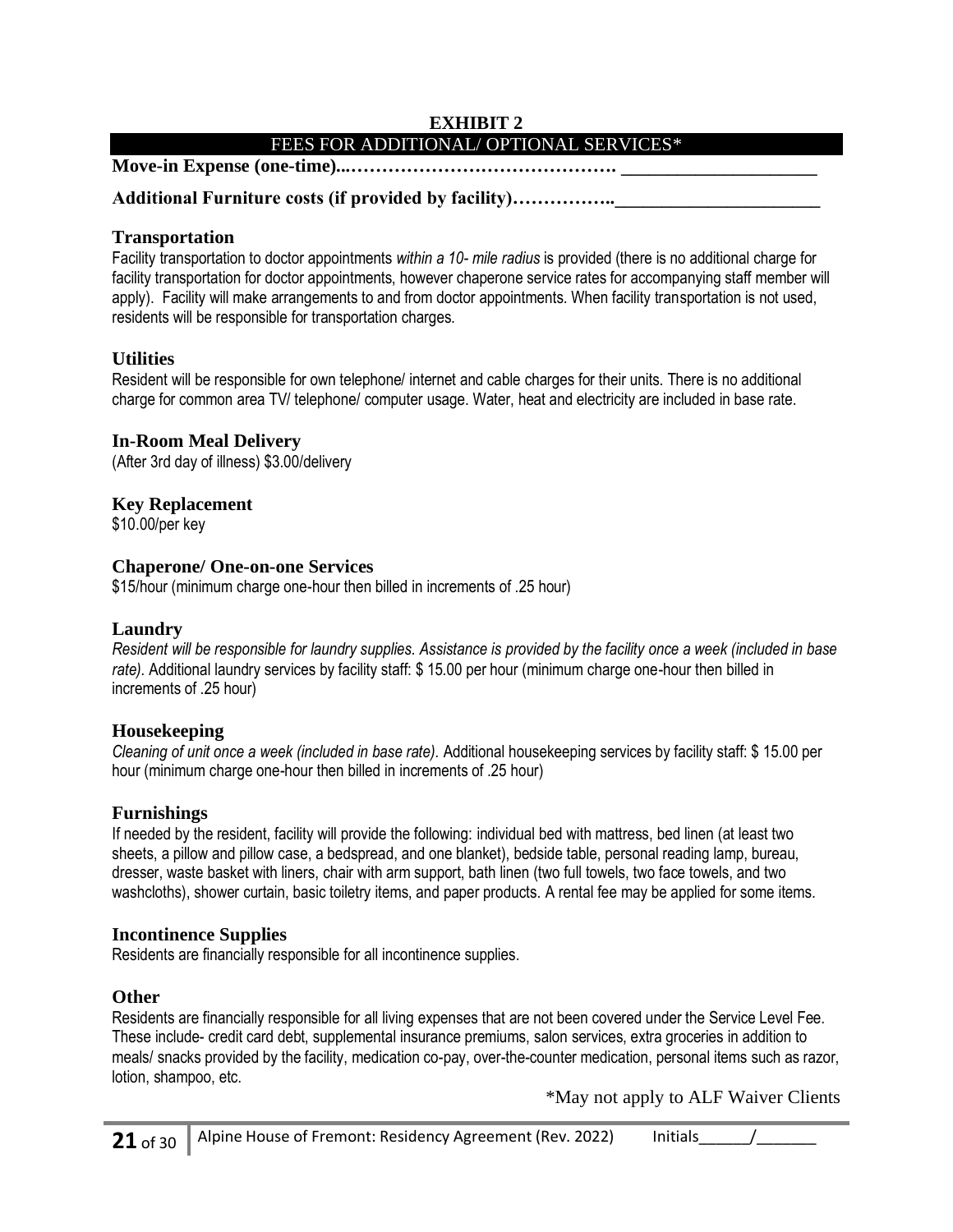## **EXHIBIT 3**

## **Resident Grievance Reporting Method/s**

The FACILITY encourages all residents and family members to express their complaints about the FACILITY and to suggest remedies or improvements in its policies and services. The FACILITY will try to be responsive to reasonable concerns and suggestions. We also encourage residents and family members to let staff know when services and policies are satisfactory and should continue unchanged. The FACILITY team members are expected to listen courteously and respectfully to complaints. If team members are able to do so, they will attempt to explain the reason for the procedure or incident in question. If the resident is not satisfied, team members will explain the FACILITY's steps for making a complaint which are as follows:

- 1. Discuss the concern or complaint with the Administrator of the FACILITY. Residents are encouraged to use the "Grievance/ Concern Form". If there is no resolution to the matter or residents do not feel comfortable discussing the matter with the Administrator, then,
- 2. Discuss the concern or complaint to the Corporate Compliance Officer at-
	- 1440 S. Byrne Rd. Toledo, OH 43614, or call 419-799-1585
		- 1441If there is no satisfaction at that point, then the resident may contact the Governing Board at 1 (866) 350 5247
		- 1442The resident may also contact the following agencies:

| <b>State Licensing Authority</b>                                                     | Ombudsman                        |
|--------------------------------------------------------------------------------------|----------------------------------|
| <b>Ohio Department of Health</b>                                                     | Ohio Long Term Care Ombudsman    |
| Telephone Number: (614) 466-3543                                                     | Telephone Number: 1-800-282-1206 |
| 1443Another way residents may air grievances is through the monthly Resident Council |                                  |

meetings.

At no time will any team member of the FACILITY take any improper action against a resident for making a complaint, whether or not the complaint is valid. The FACILITY will consider dismissing any employee who is found to be threatening, ignoring, humiliating, retaliating, or discriminating against residents who voice complaints.

Whenever any team member observes what appears to be a violation of resident rights or a violation of any of the laws and regulations under which the FACILITY must operate, whether or not a resident has actually voiced a complaint, the team member is immediately expected to correct the situation, if possible. If the team member is unable to do so, he/she is to bring the problem to the attention of the Administrator or Administrative Team Member on Call who will ensure corrective action and, when required, notify authorities.

It is the policy of the FACILITY to provide service to all person without regard to race, color, national origin, disability, or age in compliance with 45 CFR Parts 80, 84, and 91, respectively. Concerns of a discriminatory nature must be submitted in writing to the Administrator within thirty (30) days after becoming aware of the alleged discriminatory act. The Administrator shall issue a written decision determining the validity of the complaint no later than thirty (30) days after its filing. The administrator or a member of your health care team will indicate other agencies and phone numbers you may wish to utilize as appropriate, including the US Department of Health & Human Services Office for Civil Rights in your area.

| Received by (Resident/ Responsible Party)_<br>')ate: |
|------------------------------------------------------|
|------------------------------------------------------|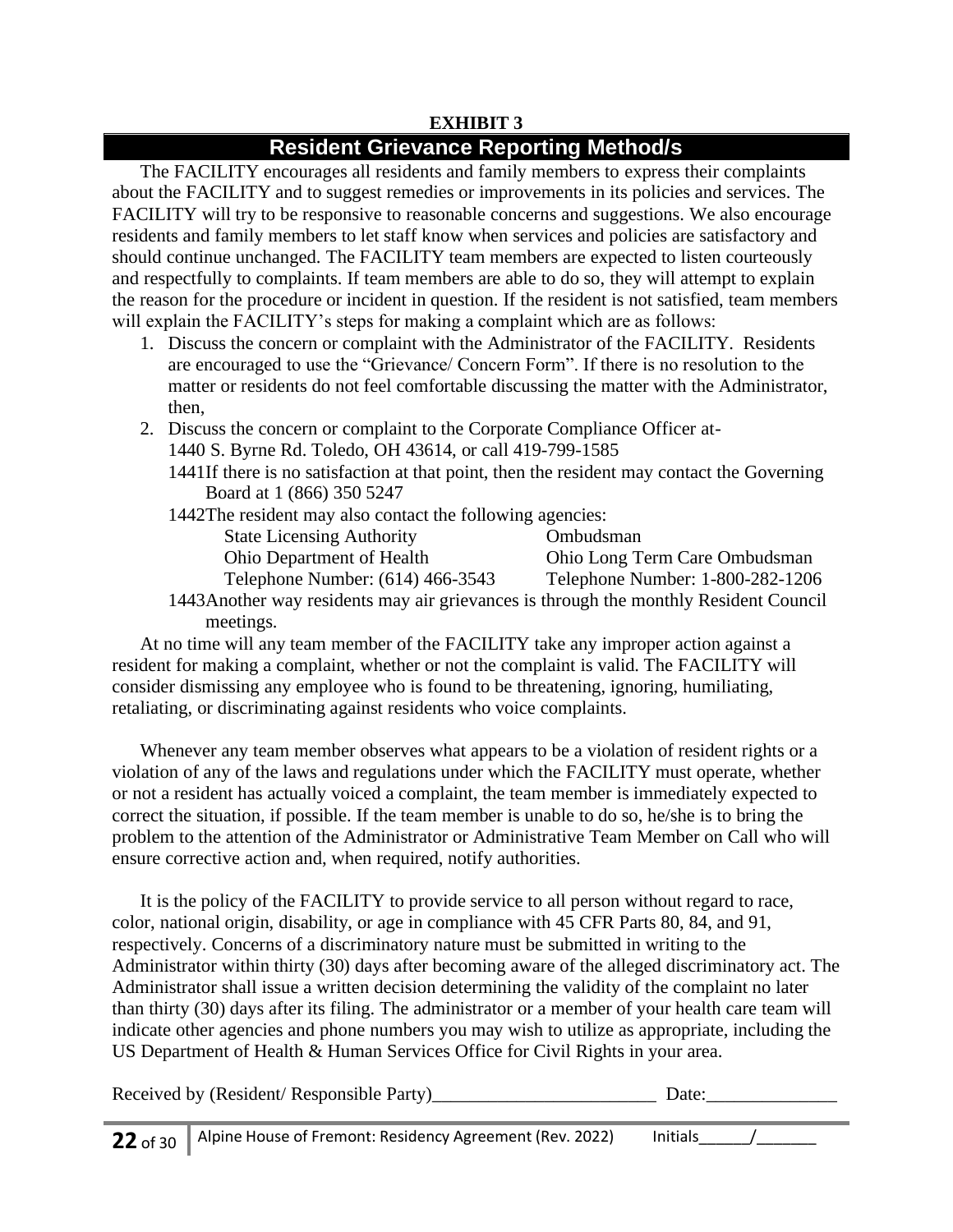## **EXHIBIT 4**

## **Policy: Personal Rights (Resident Rights & Responsibilities)**

## **A. Resident Rights**

Staff will observe and respect the personal rights of all residents residing in the facility.

## **Procedure**

Staff respects each resident's personal rights which include, but are not limited to, the right:

- 1. To be accorded dignity in his/ her personal relationships with staff, residents, and other persons.
- 2. The right to a safe and clean living environment.
- 3. To be free from corporal or unusual punishment, humiliation, intimidation, mental abuse, or other actions of a punitive nature, such as withholding of monetary allowances or interfering with daily living functions such as eating or sleeping patterns or elimination.
- 4. Leave or depart the facility at any time and to not be locked into any room, building, or on facility premises by day or night.
- 5. To visit the facility prior to residence along with his/her family and responsible persons.
- 6. To have his/her family or responsible persons regularly informed by the facility of activities related to his care or services including ongoing evaluations, as appropriate to the resident's needs.
- 7. To have communications to the facility from his/her family and responsible persons answered promptly and appropriately.
- 8. To be informed of the facility's policy concerning family visits and other communications with residents.
- 9. To have his/ her visitors, including ombudspersons and advocacy representatives permitted to visit privately during any hour and without prior notice, provided that the rights of other residents are not infringed upon.
- 10. To wear his/ her own clothes; to keep and use his/ her own personal possessions, including his/her toilet articles; and to keep and be allowed to spend his/ her own money.
- 11. To have access to individual storage space for private use.
- 12. To have reasonable access to telephones, to both make and receive confidential calls. The FACILITY may require reimbursement for long distance calls.
- 13. To mail and receive unopened correspondence in a prompt manner.
- 14. To receive or reject medical care, or other services.
- 15. To move from the facility.
- 16. To have the freedom of attending religious services or activities of his/her choice and to have visits from the spiritual advisor of his/her choice.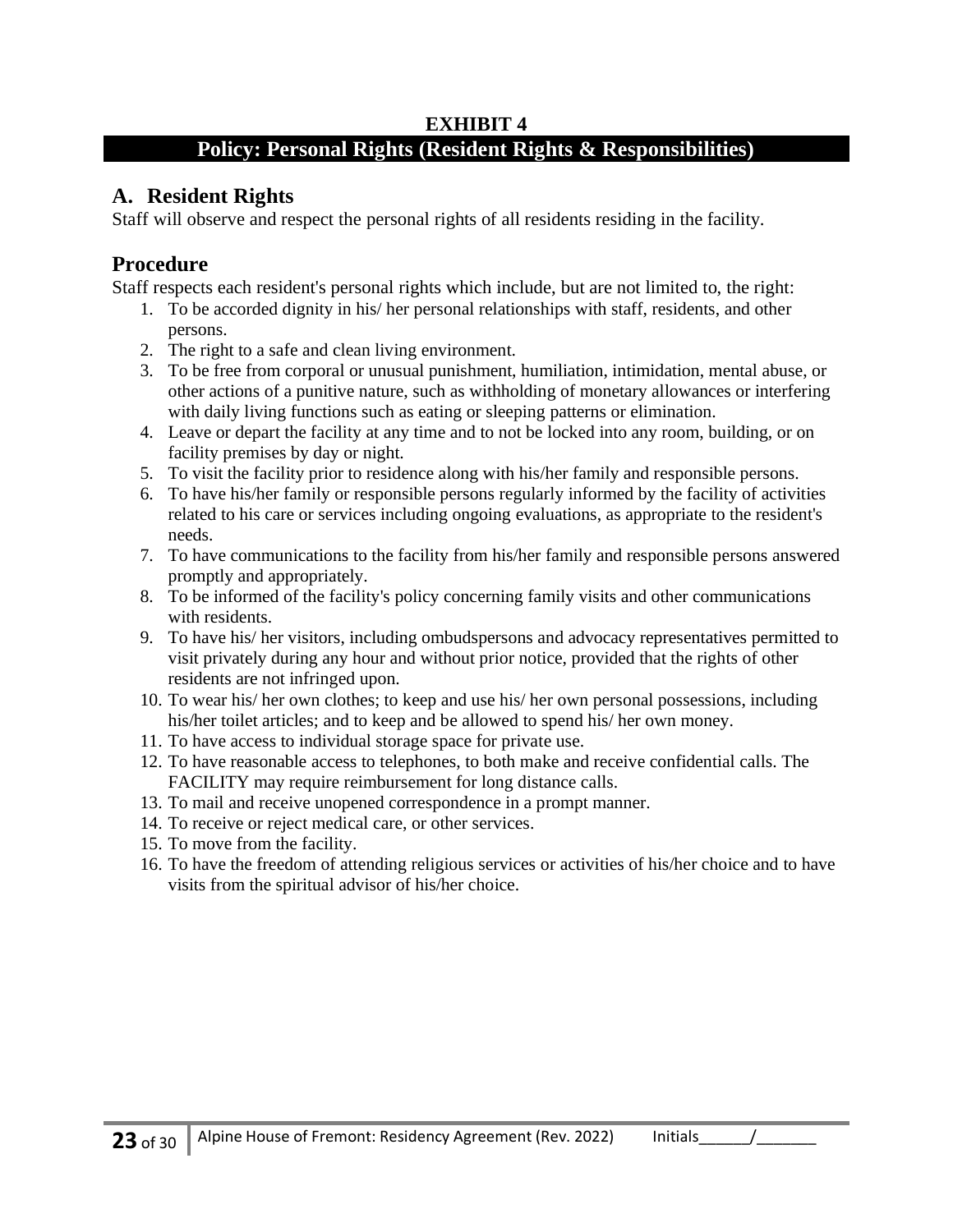## **B. Resident Responsibilities**

The resident has the responsibility:

- 1. To provide complete and accurate information about illness, hospitalization, medications, and other matters pertinent to your health.
- 2. To treat the staff and other residents with respect.
- 3. To participate in and follow your service/ care plan.
- 4. To provide a safe environment for self and other residents.
- 5. To cooperate with staff and ask questions if you do not understand instruction or information given to you.
- 6. To pay the FACILITY for services rendered to you in a timely manner and, if applicable, assist the FACILITY with billing and/or payment issues and to help with processing third party payment.
- 7. To inform the FACILITY of any problems or dissatisfaction with services.
- 8. To utilize the FACILITY's property appropriately and as authorized.
- 9. To safeguard medications stored in his/ her unit from being accessed by other residents.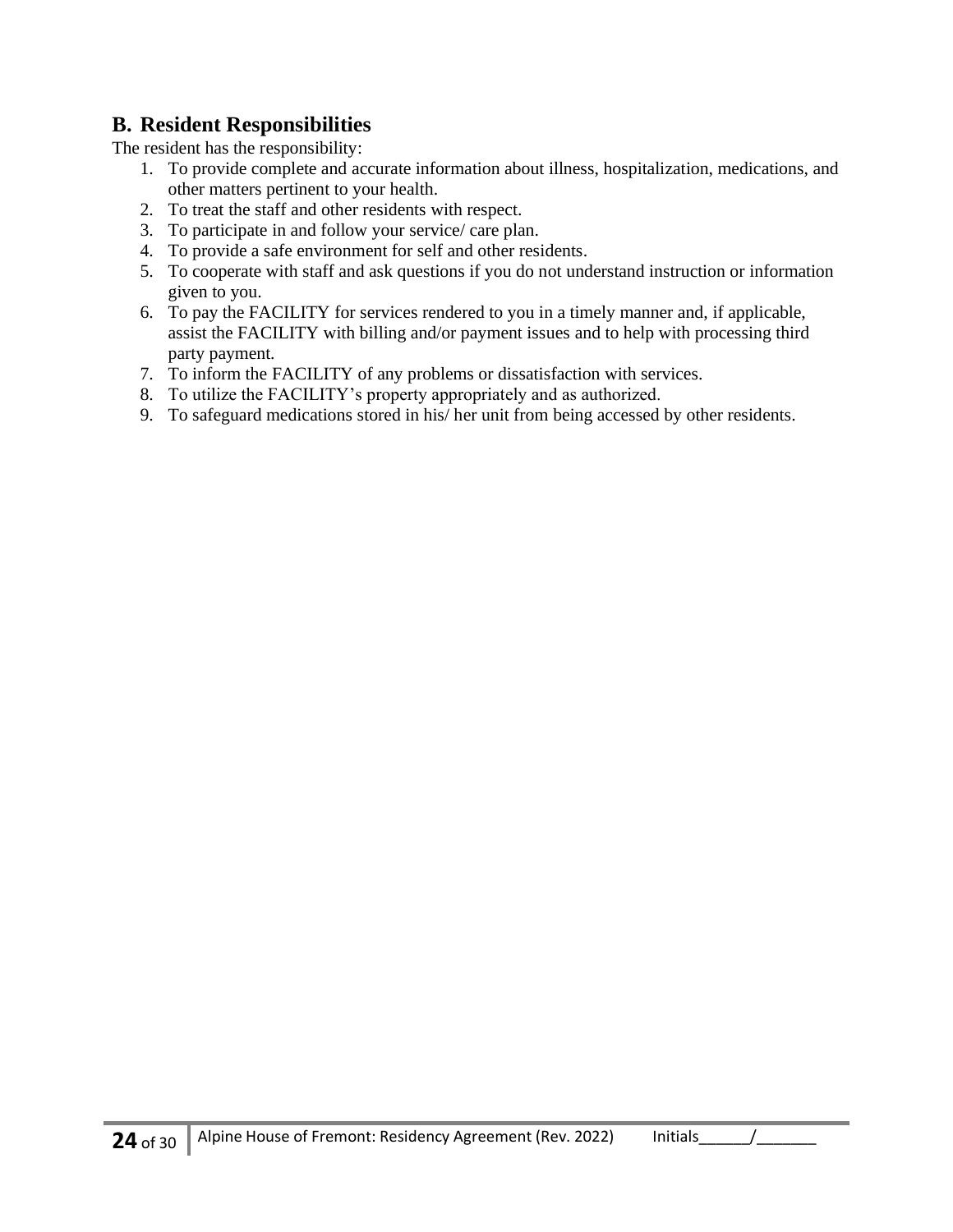## **C. Residency Guidelines**

The following requirements and criteria must be met by the resident in order to be accepted for residency at the FACILITY and must be maintained in order to continue such residency:

- 1. Meet the FACILITY's age requirement for admission;
- 2. Must have the financial resources to pay the monthly fees as stated under Article III of the Agreement and amount identified in Exhibit- 1, or any addendum based upon changes or additional services rendered to him/ her;
- 3. Must not require more services than FACILITY offers;
- 4. Accepts the care/ service plan, based on a health and functional assessment performed by the facility's nurse, or developed by the assisted living waiver case manager with the resident and in collaboration with the facility; and recognizes the care/ service plan may be modified as changes occur in his/her cognition and or physical health; and is willing to transfer temporarily or permanently (as applicable) to a more appropriate setting that is capable of treating an acute illness or a condition beyond the scope of FACILITY's services;
- 5. Is able and agrees to function as independently as possible to support self determination and maintain the highest level of physical and mental health;
- 6. Must communicate and behave in a socially acceptable manner, including the ability to maintain an acceptable level of hygiene, with or without services provided by FACILITY; and, in a manner that is not disruptive, unsafe, threatening or upsetting to the facility's staff, residents or others, or in a manner that may cause harm to him/herself or any person or property;
- 7. Must not be bedridden with limited potential to improve (if not receiving hospice care);
- 8. Must not require more nursing and skilled nursing care than permitted under the Ohio residential care facility rules and regulations;
- 9. Must be free from any present infectious disease, must submit to tuberculin testing prior to or upon admission, and must submit to annual tuberculin testing thereafter, as required by and in accordance with the residential care facility rules and regulations;
- 10. Must submit to an initial health assessment conducted by the resident/applicant's physician within 90 days prior to admission and a functional assessment by an FACILITY nurse, as required by the regulations, to determine the type of services needed; must also sign an Authorization to Release Medical Information to FACILITY;
- 11. Must submit to an annual health assessment conducted by the resident's physician, an annual functional assessment conducted by an FACILITY nurse, and periodic health assessments as medically indicated, as required by the residential care facility regulations;
- 12. Pursuant to the residential care facility regulations, must not require chemical or physical restraints, must not be bedridden with limited potential for improvement, and (if not receiving hospice care) must not have Stage III or IV pressure ulcers;
- 13. Must not have a medical condition that is so medically complex or changes so rapidly that it requires more nursing and skilled nursing care than permitted under the Ohio residential care facility rules and regulations (if not receiving hospice care).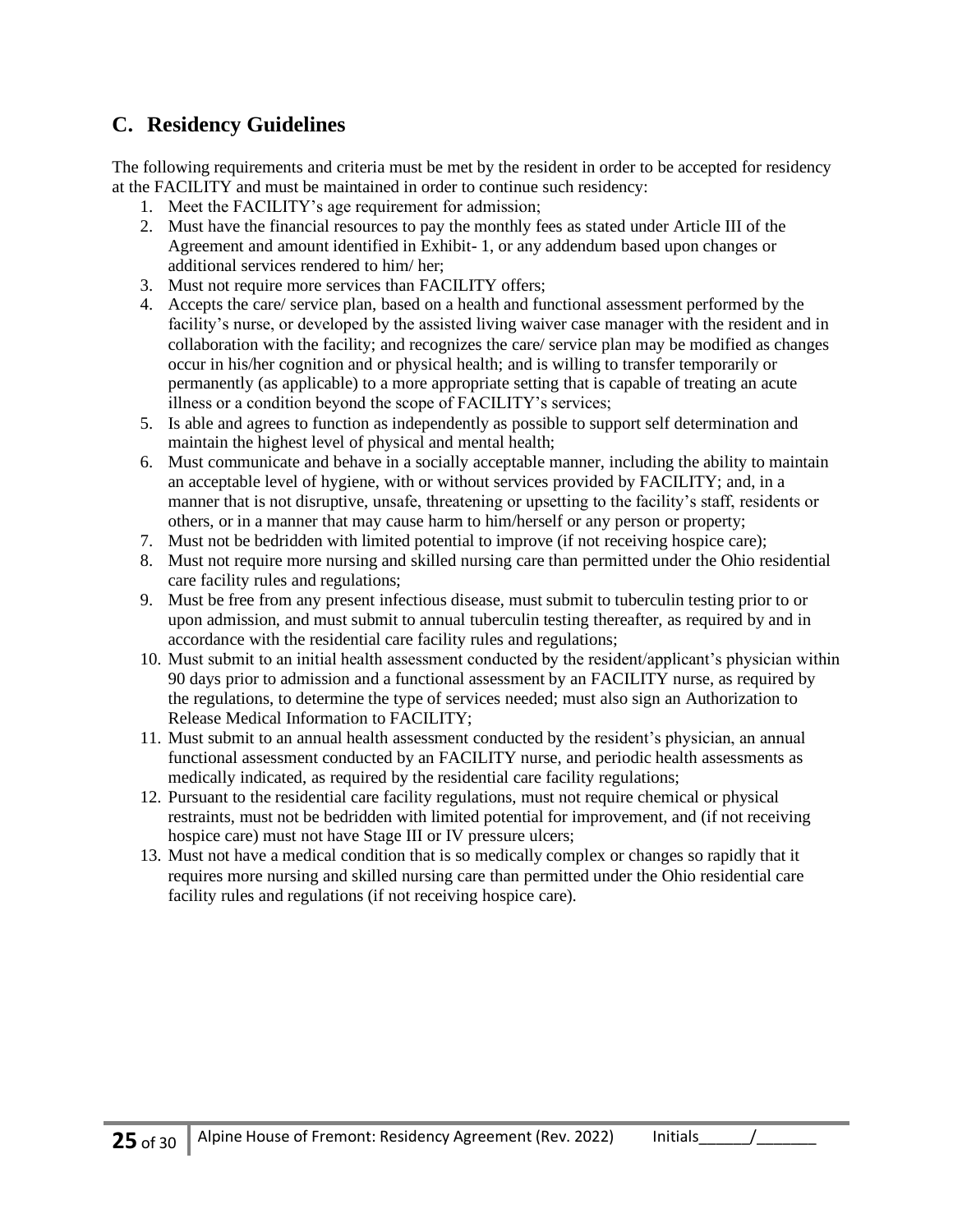#### **EXHIBIT 5 A. CARE PROGRAMS AND SERVICES**

Residents have access to the following services through FACILITY staff and/or through arrangement with other providers/ home health agencies:

**SKILLED NURSING:** Registered and licensed nurses provide skilled nursing care that are commonly employed in providing for the physical, mental, and emotional needs of the ill or otherwise incapacitated. "Skilled nursing care" includes, but is not limited to, the following:

- 1. Irrigations, catheterizations, application of dressings, and supervision of special diets;
- 2. Objective observation of changes in the resident's condition as a means of analyzing and determining the nursing care required and the need for further medical diagnosis and treatment;
- 3. Special procedures contributing to rehabilitation;
- 4. Administration of medication by any method ordered by a physician, such as hypodermically, rectally, or orally, including observation of the resident after receipt of the medication;
- 5. Carrying out other treatments prescribed by the physician that involve a similar level of complexity and skill in administration.

**PERSONAL CARE ASSISTANCE:** Care Associates (also called "personal care attendants") provide supportive care in activities such as bathing, dressing, feeding and grooming; assisting with walking and exercise; and assisting with laundry and housekeeping. Care Associates do not administer medications but may remind residents when it is time to take medication.

**PHYSICAL THERAPY** is the health profession involved in the promotion of health, the prevention of disability and the rehabilitation of residents through evaluation and treatment of conditions using physical agents such as manual techniques, short wave diathermy, ice, water, heat, paraffin, diapulse, laser, electrical stimulations, exercises, ultra-sound, etc.

**OCCUPATIONAL THERAPY** is the health profession involved in the evaluation and treatment of various physical and mental disorders via "occupation" of the human mind and body in purposeful activities to promote, restore and maintain optimal functional independence. Occupational Therapy may use a variety of tools including exercises, adaptive devices, adaptations, orthoses, physical agent modalities, etc., to improve the functional performance components.

**SPEECH- LANGUAGE PATHOLOGY** is the health profession involved in the evaluation and treatment of cognitive-linguistic/ communication disorders such as aphasia, dysphasia, dysarthria, etc., and, swallowing dysfunctions (dysphagia). They use a variety of procedures such as exercises, electrical stimulation, devising a communication board, training a client in the use of computerized technology to aid communication, etc.

**MEDICAL SOCIAL WORKERS** counsel clients on issues that relate to their social/ emotional well-being, assist with short term/ long term financial planning, and provide information on community resources.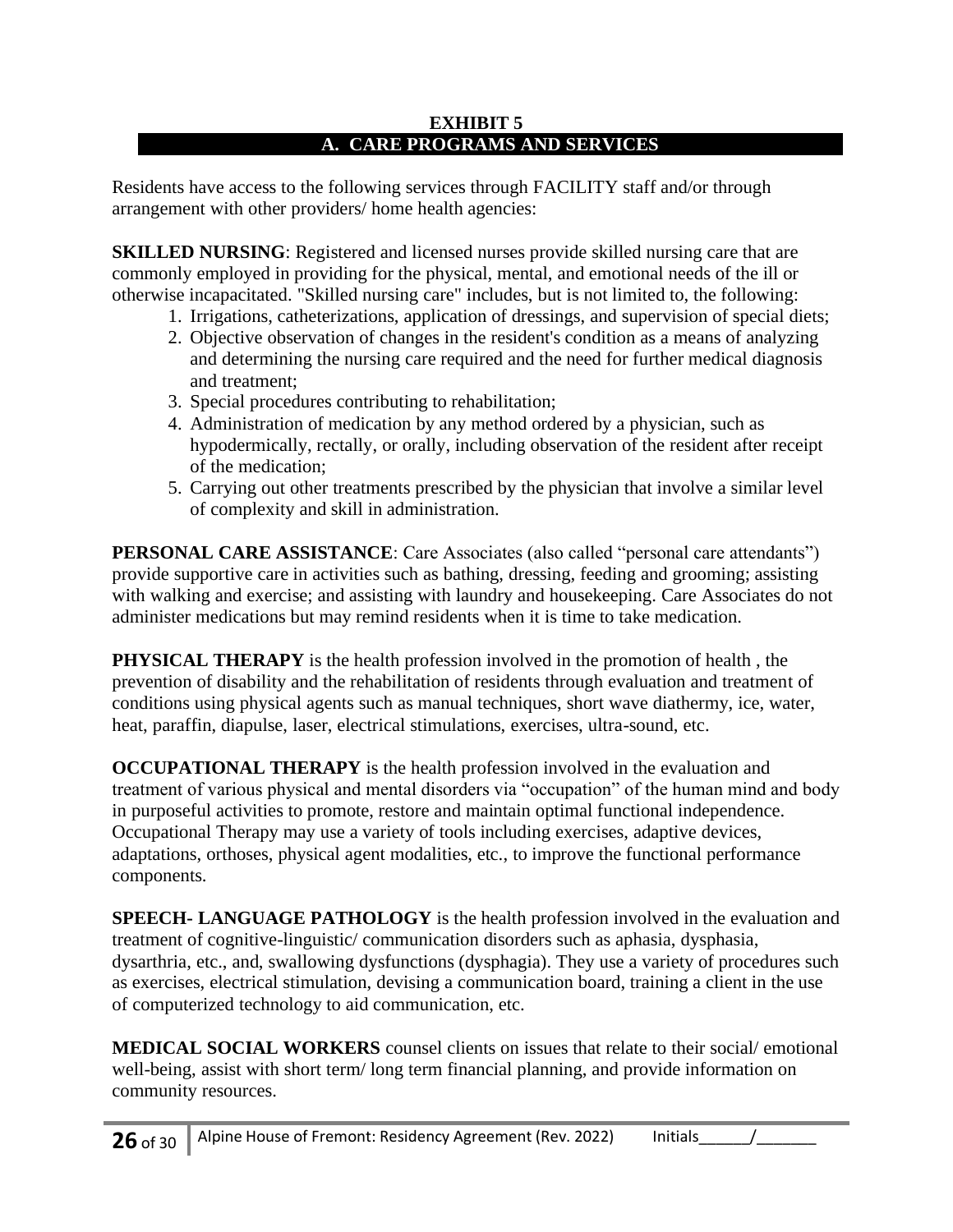#### **B. MEDICATION ASSISTANCE PROGRAM**

The medication assistance program is available to those residents who may require help with their medications. Medication assistance is subject to state law but may include the following:

- a) reminding the resident of the time to take medication;
- b) reading the medication label to the resident;
- c) checking the dosage of self administered medication against the container label; and
- d) physically assisting the resident in pouring or otherwise taking the medication. If the resident is able to self-administer his/her own medications, the medications must be kept in a locked box or area (at Resident's expense) in the Resident's Unit.

The FACILITY's Medication Program requires the use of a uniform medication packaging system. The Resident may purchase medications from a pharmacy that has contracted with the FACILITY, or the Resident can provide written notice to the FACILITY that he/she will obtain medications from another pharmacy. While the Resident is free to select any pharmacy, the pharmacy must provide medications in a manner consistent with the FACILITY's system in order for the Resident to participate in the Medication Program.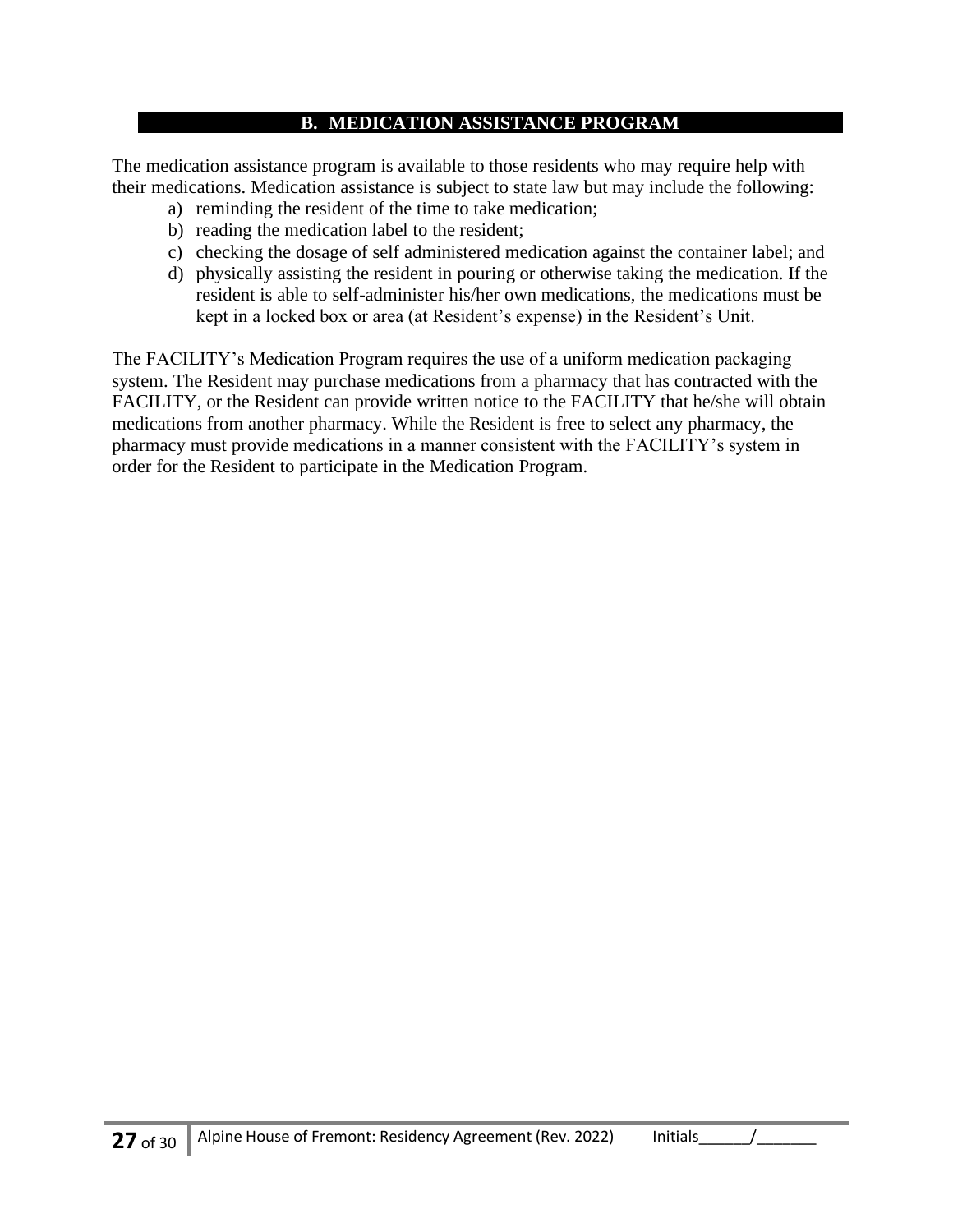#### **EXHIBIT 6 CONSENT TO PHOTOGRAPH**

THE S.A.I. GROUP, INC., its affiliate companies, and ALPINE HOUSE OF FREMONT (collectively termed as "FACILITY") desires to ensure that each resident is able to exercise the right to make his or her own choices, this Consent to Photograph authorizes to act according to your wishes. With respect to photographs:

I, consent to photographs of \_\_\_\_\_\_\_\_\_\_, being used for the following reason(s):

\_\_\_ Identification purposes intended to assist in the delivery of care and/or dietary services in order to ensure my best interests and needs are met. I understand that these images will be treated by the FACILITY as confidential.

\_\_\_ Recognition of anniversary, birthday, celebrations and events attended while living as a FACILITY resident. I understand that these images may be placed in a photo album and/or the facility website, to enable my family and others to enjoy seeing the celebrations and events provided.

Advertising the FACILITY's programs/ services.

I release and hold harmless FACILITY and any affiliated companies and businesses as well as their employees, officers, directors and agents from any and all claims arising from the use of \_\_\_\_\_\_\_\_\_\_\_\_\_\_\_\_\_\_\_\_\_'s, photograph as authorized above.

Date:

Resident, Responsible Party, Attorney in Fact or Guardian Name (if applicable)

\_\_\_\_\_\_\_\_\_\_\_\_\_\_\_\_\_\_\_\_\_\_\_\_\_\_\_\_\_\_\_\_\_\_\_\_\_\_\_\_\_\_\_\_\_\_\_\_\_\_\_\_\_\_\_

Resident Name (please print)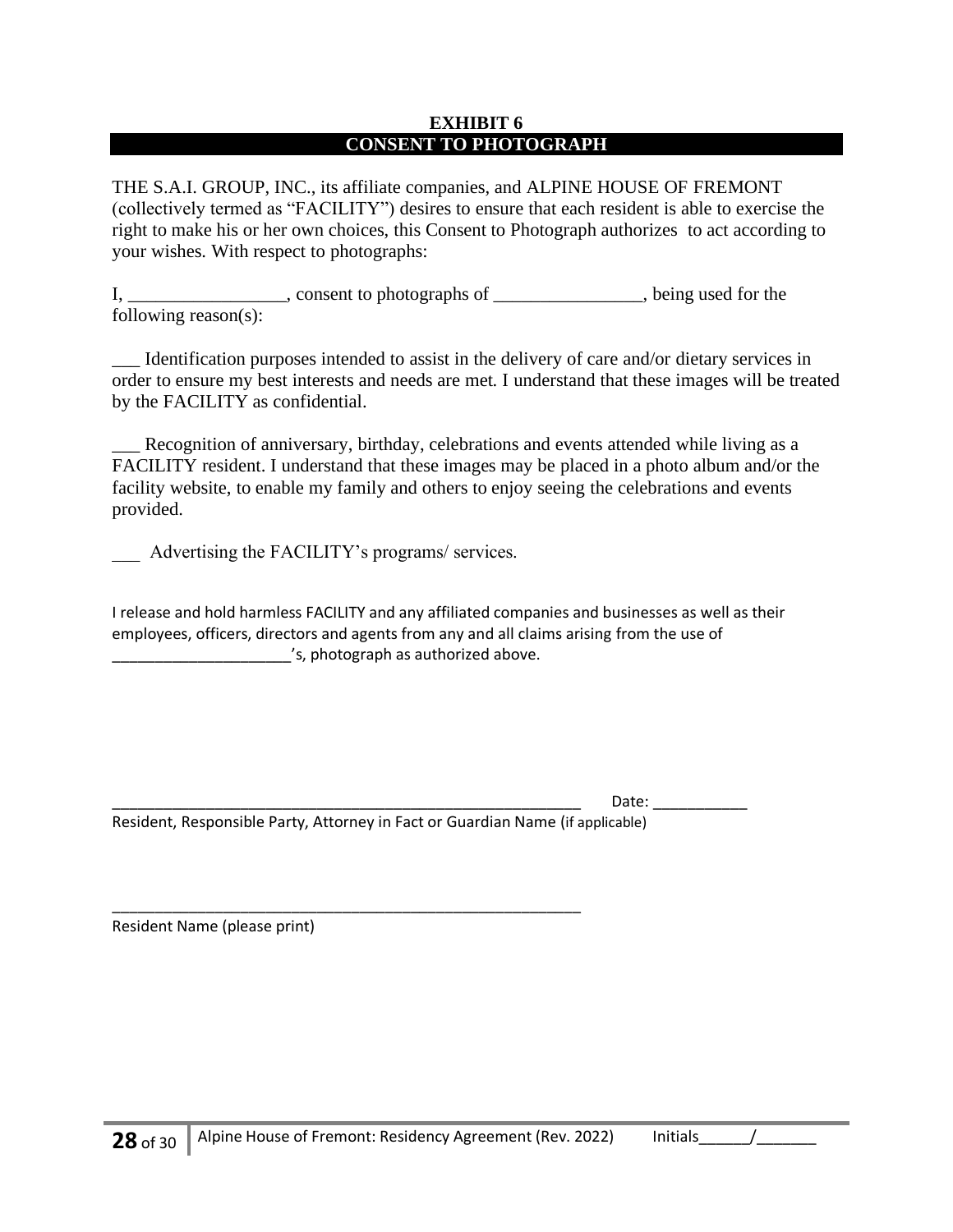#### **EXHIBIT 7 SMOKING & ALCOHOL USE**

- 1. SMOKING:
	- a. SMOKING IS NOT PERMITTED INSIDE any resident unit or anywhere else inside the facility.
	- b. Smoking activities are only permitted at designated smoking area/s OUTSIDE the facility.
	- c. If you are medically assessed to be unsafe to smoke by yourself, you may only smoke/ receive smoking items under supervision of a facility staff member at designated smoking area/s OUTSIDE the facility.
	- d. You may not smoke if so advised medically by your physician.
- 2. ALCOHOL:
	- a. Personal use of alcohol by a resident is ONLY permitted in the privacy of his/ her unit if medically approved.
	- b. You may not consume alcohol is so advised medically by your physician.

Failure to comply with the above requirements by a resident may cause termination of his/ her stay at this facility.

\_\_\_\_\_\_\_\_\_\_\_\_\_\_\_\_\_\_\_\_\_\_\_\_\_\_\_\_\_\_\_\_\_\_\_\_\_\_\_\_\_\_\_\_\_ \_\_\_\_\_\_\_\_\_\_\_\_\_\_\_\_\_\_\_\_

Resident Signature/ Name Date